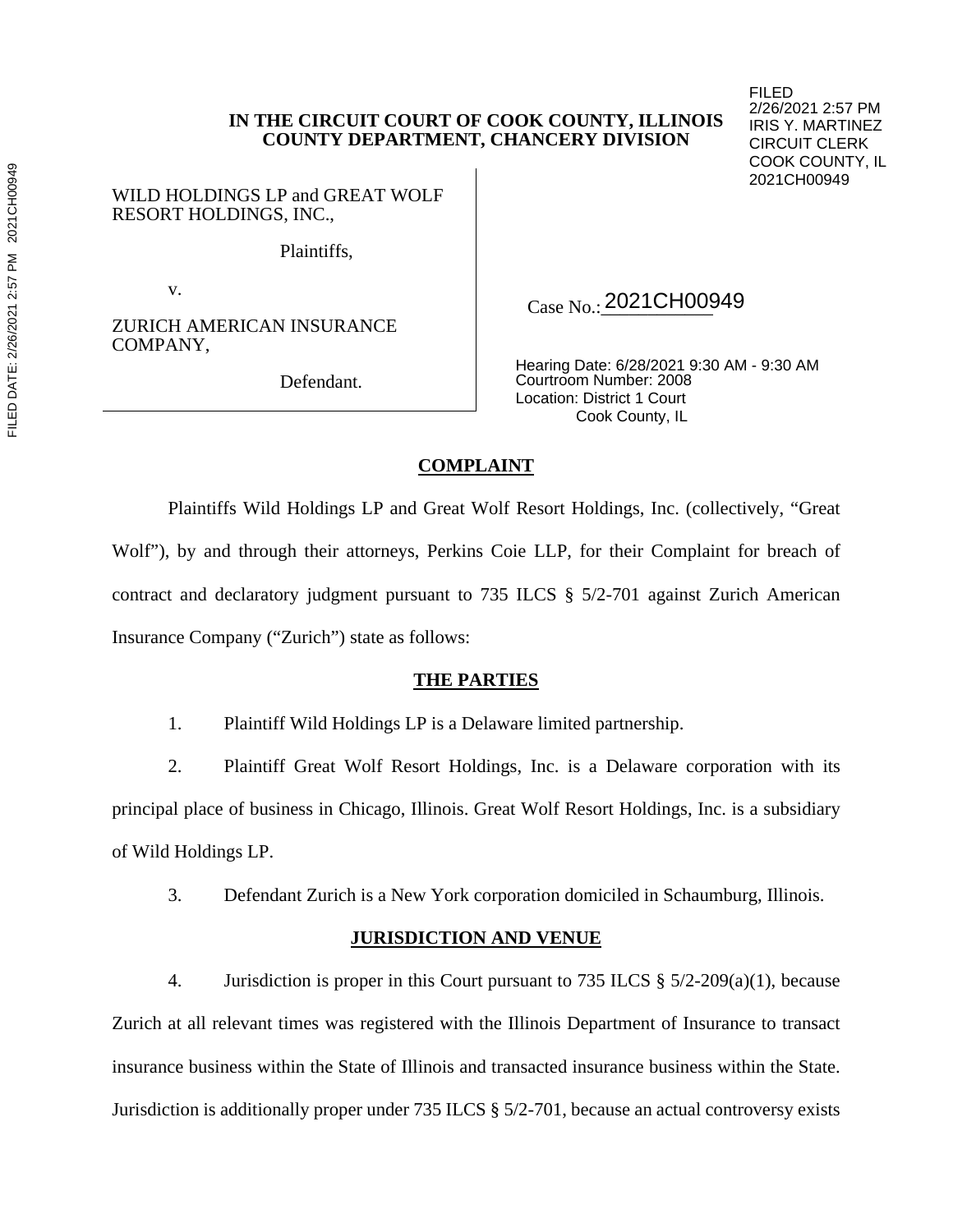between Great Wolf and Zurich regarding the parties' rights and obligations under the insurance policy at issue.

5. Venue is proper in this Court pursuant to 735 ILCS  $\S 5/2-103(e)$ , because Zurich is licensed and does business in the State of Illinois and has its principal place of business in Cook County, Illinois. Venue is also proper pursuant to 735 ILCS § 5/2-101, because part of the transaction from which this action arose occurred in Cook County, Illinois.

#### **NATURE OF THE ACTION**

6. Great Wolf, collectively through its subsidiaries, owns and/or operates indoor water park resorts across North America, with seventeen Great Wolf Lodge® locations in the United States and one additional resort awaiting its grand opening in Northern California.

7. This is a civil action for breach of contract and declaratory relief arising out of Zurich's wrongful failure and refusal to honor its obligation to provide Great Wolf with coverage under a commercial property insurance policy for the multi-million-dollar losses of business income and related losses collectively incurred by Great Wolf's nationwide resorts arising out of direct physical loss of or damage to property caused by the 2020 novel coronavirus pandemic, commonly referred to as the "COVID-19 pandemic," and governmental orders issued in response to the public health crisis.

### **GENERAL ALLEGATIONS**

#### **The Policy**

8. Zurich issued EDGE Global Policy No. ERP4453409-01 to Wild Holdings LP for the policy period of March 15, 2020 to March 15, 2021 (the "Policy"). A true and correct copy of the Policy is attached as **Exhibit A**. The Policy provides up to \$500,000,000 in coverage "for the total of all coverages combined[.]"

- 2 -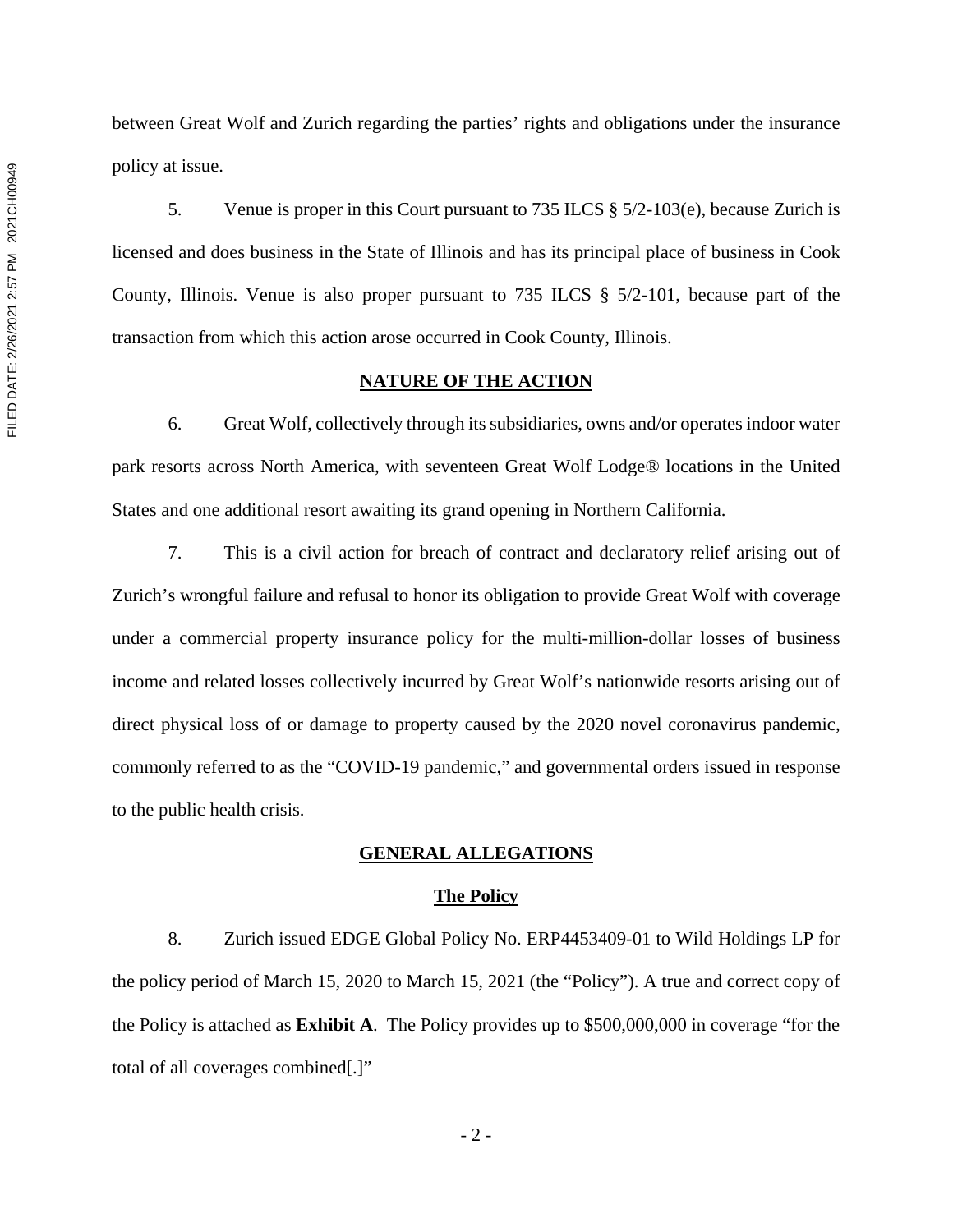9. Wild Holdings LP timely paid all premiums due for the Policy.

10. Wild Holdings LP is the First Named Insured under the Policy, and both Wild Holdings LP and Great Wolf Resort Holdings, Inc. are an "Insured" under the Policy.

11. The Policy "insures against direct physical loss of or damage caused by a **Covered** 

**Cause of Loss** to Covered Property, at an Insured Location[.]" Policy § 1.01. A Covered Cause of

Loss is defined as "[a]ll risks of direct physical loss of or damage from any cause unless excluded."

Policy § 7.11. Covered Property includes Great Wolf's "interest in buildings (or structures)

including new construction, additions, alterations, and repairs that the Insured owns, occupies,

leases or rents." Policy § 3.01.

12. The Policy's Time Element Coverages Form provides:

The Company will pay for the actual Time Element loss the Insured sustains, as provided in the Time Element Coverages, during the Period of Liability. The Time Element loss must result from the necessary **Suspension** of the Insured's business activities at an Insured Location. The **Suspension** must be due to direct physical loss of or damage to Property (of the type insurable under this Policy other than **Finished Stock**) caused by a **Covered Cause of Loss** at the **Location**, or as provided in Off Premises Storage for Property Under Construction Coverages.

The Company will also pay for the actual Time Element loss sustained by the Insured, during the Period of Liability at other Insured Locations. The Time Element loss must result from the necessary **Suspension** of the Insured's business activities at the other Insured Locations. Such other Location must depend on the continuation of business activities at the **Location** that sustained direct physical loss or damage caused by a **Covered Cause of Loss**.

Policy, § 4.01.01.

13. The Time Element Coverages provide coverage for loss of "Gross Earnings"

which is defined as "the actual loss sustained by the Insured during the period of liability."

Policy § 4.02.01. The Policy Declarations state that this coverage is initially provided for 12

months.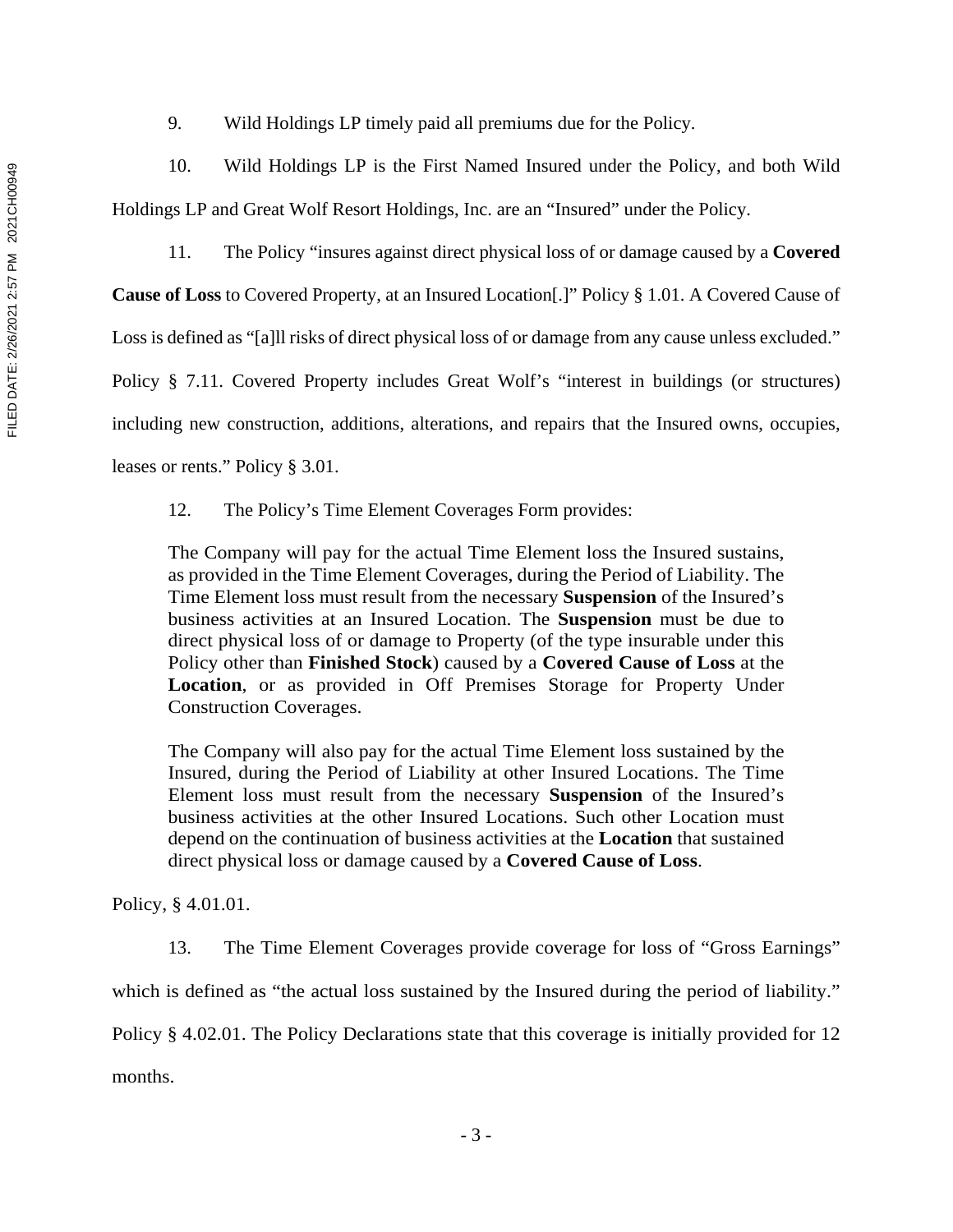14. The Time Element Coverages provide coverage for an Extended Period of Liability, which extends the Gross Earnings coverage for an additional 365 days pursuant to the Policy Declarations. Policy § 4.02.02.

15. The Time Element Coverages provide "Extra Expense" coverage "for the reasonable and necessary Extra Expenses incurred by the Insured during the Period of Liability, to resume and continue as nearly as practicable the Insured's normal business activities that otherwise would be necessarily suspended, due to direct physical loss of or damage caused by a **Covered Cause of Loss** to Property of the type insurable under this policy at a **Location**." Policy § 4.02.03.

16. The Time Element Coverages provide "Leasehold Interest" coverage for the "loss incurred by the Insured (as lessee) resulting from direct physical loss of or damage caused by a **Covered Cause of Loss** to a building (or structure) which is leased and not owned by the Insured[.]" Policy Section § 4.02.04.

17. In addition to the above-referenced Time Element Coverages, the Policy provides certain coverages that supplement and enhance the Time Element Coverages, including "Civil or Military Authority" coverage, "Contingent Time Element" coverage, and "Ingress/Egress" coverage. The Policy provides "Civil or Military Authority" coverage for "the actual Time Element loss sustained by the Insured, as provided by this Policy, resulting from the necessary **Suspension** of the Insured's business activities at an Insured Location if the **Suspension** is caused by order of civil or military authority that prohibits access to the **Location**. That order must result from a civil authority's response to direct physical loss of or damage caused by a **Covered Cause of Loss** to property not owned, occupied, leased or rented by the Insured or insured under this Policy and located within the distance of the Insured's Location as stated in the Declarations." Policy § 5.02.03.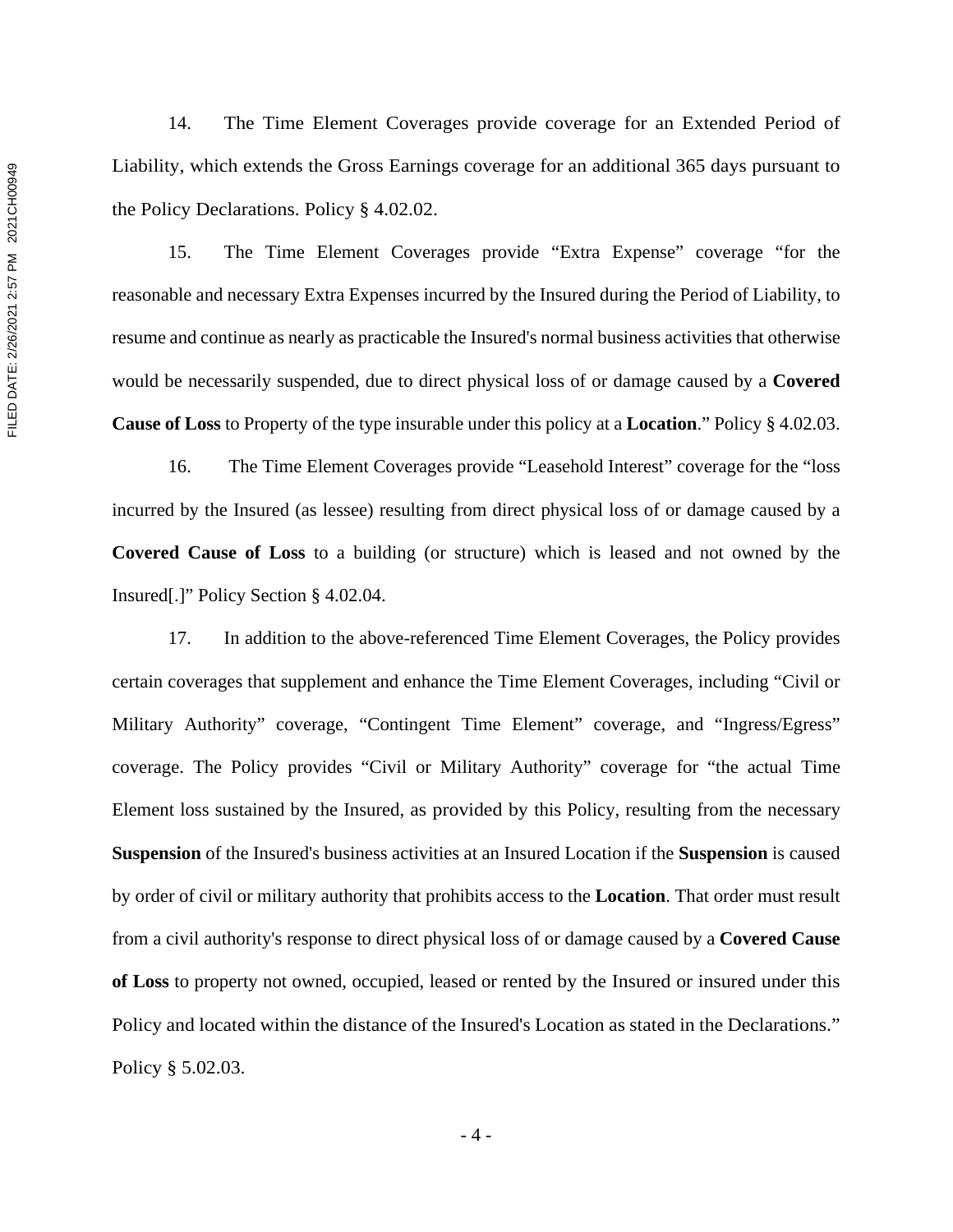18. The Policy provides "Contingent Time Element" coverage for the "actual Time Element loss as provided by the Policy, sustained by the Insured during the Period of Liability directly resulting from the necessary **Suspension** of the Insured's business activities at an Insured Location if the **Suspension** results from direct physical loss of or damage caused by a **Covered Cause of Loss** to Property (of the type insurable under this Policy) at **Direct Dependent Time Element Locations, Indirect Dependent Time Element Locations,** and **Attraction Properties** located worldwide," except for certain countries enumerated in the Policy. Policy § 5.02.05.

19. The Policy provides "Ingress/Egress" coverage for "the actual Time Element loss sustained by the Insured, as provided by this Policy, resulting from the necessary **Suspension** of the Insured's business activities at an Insured Location if ingress or egress to that Insured Location by the Insured's suppliers, customers or employees is prevented by physical obstruction due to direct physical loss of or damage caused by a **Covered Cause of Loss** to property not owned, occupied, leased or rented by the Insured or insured under this Policy and located within the distance of the Insured Location as stated in the Declarations." Policy § 5.02.15. The Policy Declarations state that this distance is 1 mile.

20. In addition to the various Time Element coverages, the Policy provides "Protection and Preservation of Property" coverage, and "Tenants Prohibited Access" coverage.

21. The Policy provides "Protection and Preservation of Property" coverage for the reasonable and necessary costs incurred, and the Gross Earnings or Gross Profit loss sustained, "for actions to temporarily protect or preserve Covered Property; provided such actions are necessarily due to actual or imminent physical loss or damage due to a **Covered Cause of Loss** to such Covered Property[.]" Policy § 5.02.24.01.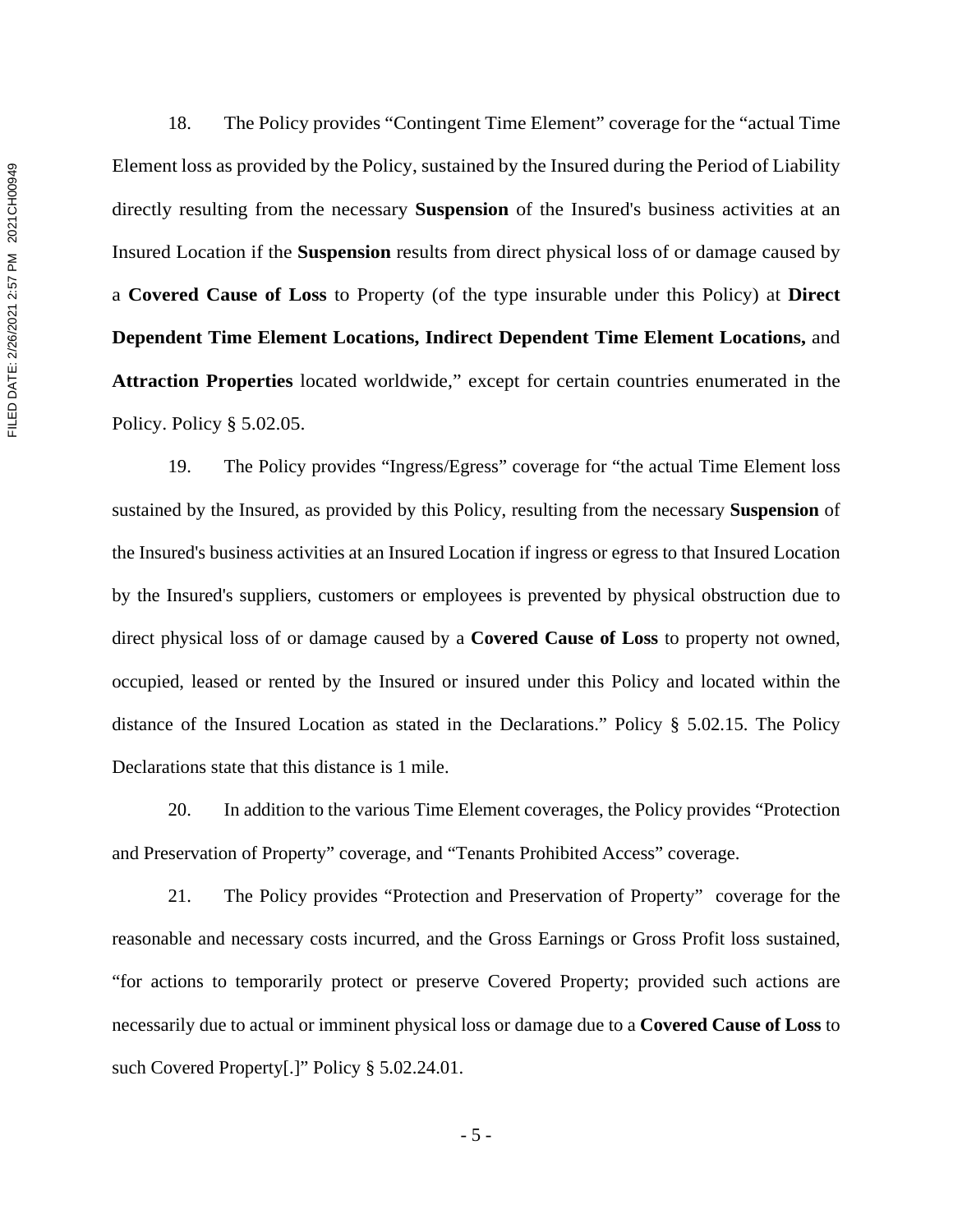22. The Policy provides "Tenants Prohibited Access" coverage for the actual Gross Earnings or Gross Profit loss sustained, "resulting from the necessary **Suspension** of the Insured's business activities at an Insured Location if access to that **Location** by the Insured's suppliers, customers or employees is physically obstructed due to the owner, landlord or a legal representative of the building owner or landlord, prohibiting access to the Insured Location." Policy § 5.02.29.

23. The Policy contains an exclusion for "**Contamination**, and any cost due to **Contamination** including the inability to use or occupy property or any cost of making property safe or suitable for use or occupancy." Policy § 3.03.01.01. The Policy's Louisiana Amendatory Endorsement deletes the Policy's definition of "Contamination (Contaminated)" and "Contaminant(s)" and replaces it with the following definitions:

**Contamination (Contaminated)** - Any condition of property due to the actual presence of any **Contaminant(s).** 

**Contaminant(s)** - Any solid, liquid, gaseous, thermal or other irritant, including but not limited to smoke, vapor, soot, fumes, acids, alkalis, chemicals, waste (including materials to be recycled, reconditioned or reclaimed), other hazardous substances, **Fungus** or **Spores**.

Louisiana Amendatory Endorsement ¶¶ 1, 11-12. Unlike the "Contamination" definition in Policy Section 3.03, the Louisiana Amendatory Endorsement excludes pathogens, viruses, and diseasecausing agents from its definition of "Contamination." *See* Policy § 7.09. Because COVID-19 is not a "solid, liquid, gaseous, thermal or other irritant," the Policy's contamination exclusion provides no basis for excluding coverage for the loss at issue. Furthermore, the governmental orders arising from the public health crisis are not "Contamination."

24. The Policy has exclusions for "[l]oss or damage arising from delay, loss or market, or loss of use" and "[l]oss or damage resulting from the Insured's suspension of business activities,

. . .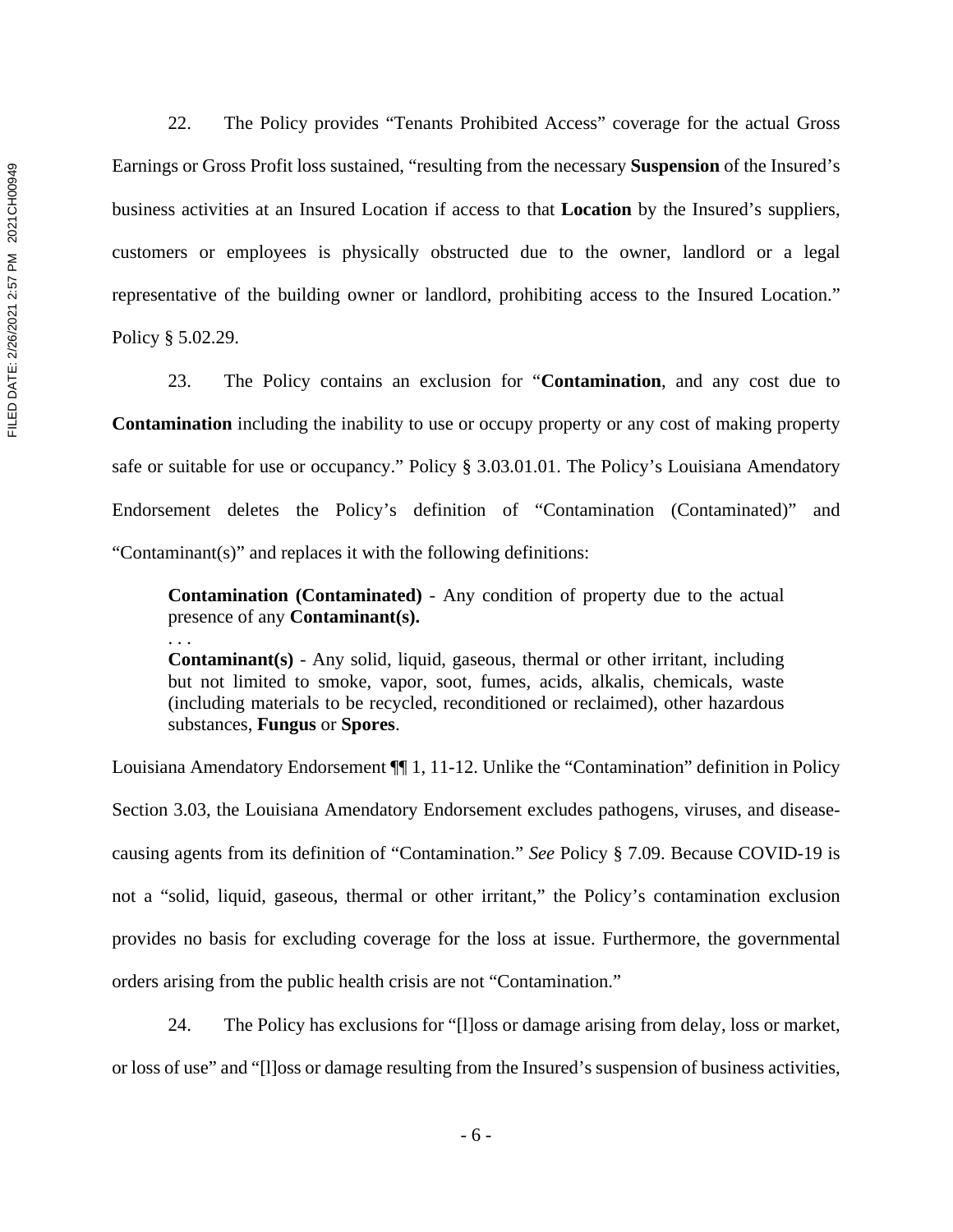except to the extent provided by this Policy." Policy § 3.03.02. These exclusions do not apply, because Great Wolf's losses were caused by the presence of the novel coronavirus itself and government orders issued in response to the public health crisis, both of which constitute a Covered Cause of Loss under the Policy.

25. The Policy has an exclusion for "[l]oss or damage arising from the enforcement of any law, ordinance, regulation or rule regulating or restricting the construction, installation, repair, replacement, improvement, modification, demolition, occupancy, operation or other use, or removal including debris removal of any property." Policy § 3.03.01.03. This exclusion does not apply, because Great Wolf's losses were caused by the presence of the novel coronavirus itself and the governmental orders issued in response to the public health crisis, both of which constitute a Covered Cause of Loss under the Policy.

#### **The COVID-19 Pandemic**

26. COVID-19 is a communicable disease believed to be caused by a novel coronavirus now known as SARS-CoV-2.

27. On January 30, 2020, the World Health Organization ("WHO") declared COVID-19 a Public Health Emergency of International Concern. On March 11, 2020, the WHO upgraded its declaration to recognize COVID-19 as a global pandemic.

28. WHO reporting reflects that COVID-19 is highly transmissible and can be passed, among other ways, through:

- a. "direct, indirect, or close contact with infected people";
- b. exposure to respiratory droplets from a person "in close contact (within 1 metre) with an infected person who has respiratory symptoms (e.g. coughing or sneezing) or who is talking or singing";
- c. airborne or aerosol transmission where droplets remain in the air for extended periods of time and over long distances; and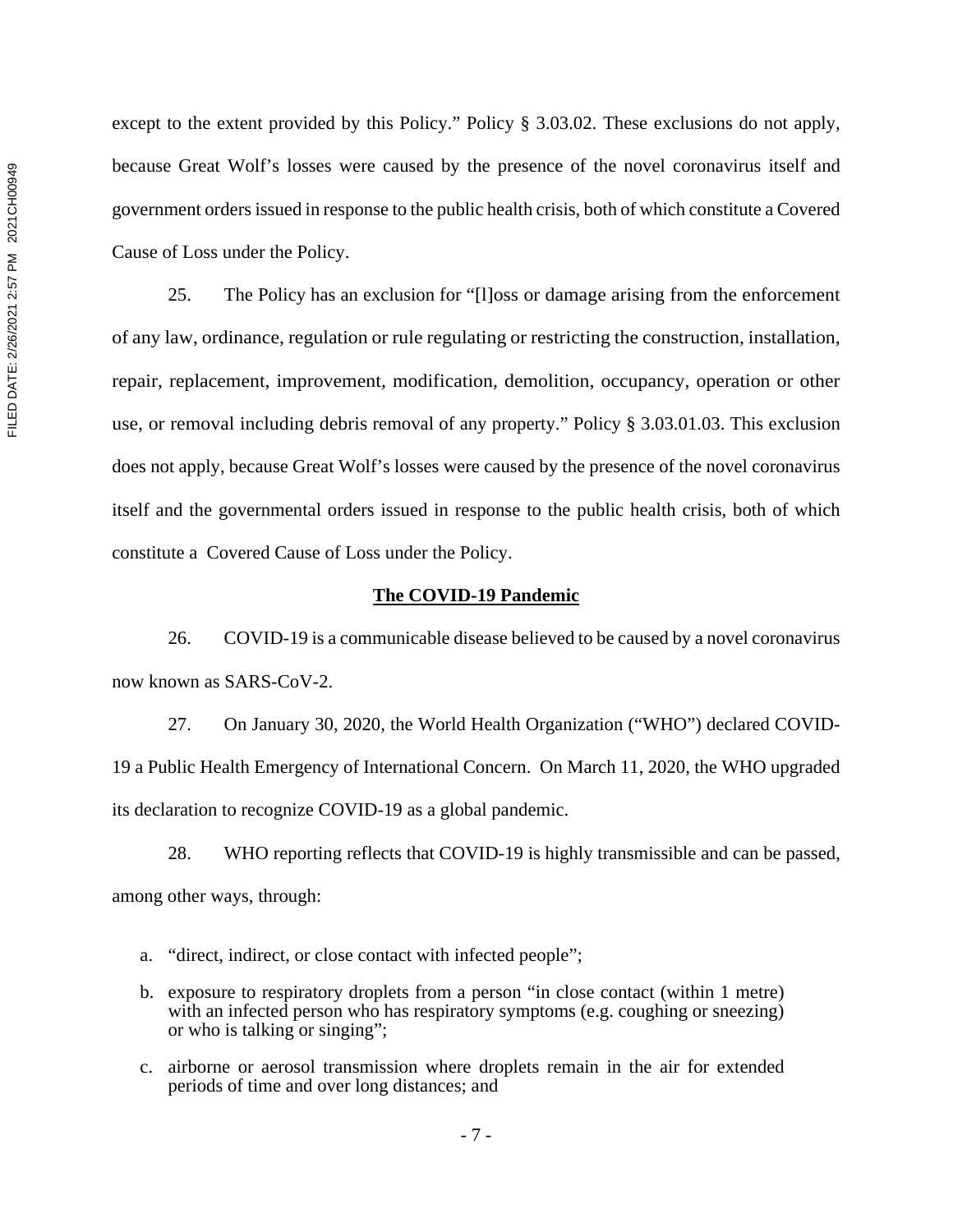d. coming into contact with an infected surface as "viable SARS-CoV-2 virus and/or RNA . . . can be found on . . . surfaces for periods ranging from hours to days, depending on the ambient environment (including temperature and humidity) and the type of surface."1

29. The U.S. Centers for Disease Control and Prevention ("CDC") has similarly

concluded that COVID-19 "is spreading very easily and sustainably between people."2

30. Based on this evidence, SARS-CoV-2 plainly can cause direct physical damage to property.

31. Additionally, SARS-CoV-2 plainly can cause direct physical loss of property.

# **The COVID-19 Pandemic and Civil Authority Orders Issued in Response to the Public Health Crisis Caused Direct Physical Loss of or Damage to Great Wolf's Property**

32. COVID-19 was first reported in Wuhan City, China in or around December 2019.<sup>3</sup> Available evidence "suggests that the start of the outbreak resulted from a single point introduction in the human population around the time that the virus was first reported in humans in Wuhan, China in December 2019."4

33. On or about January 21, 2020, the United States confirmed what was then believed to be the first known case of COVID-19 in the country, involving an individual who entered the United States in Seattle, Washington and resided in State of Washington. Investigations concerning potential earlier cases remain ongoing.

<sup>1</sup> *Transmission of SARS-CoV-2: implications for infection prevention precautions*, World Health Org. (Jul. 9, 2020), https://www.who.int/news-room/commentaries/detail/transmission-of-sars-cov-2-implications-for-infection-

prevention-precautions.<br><sup>2</sup> *How it Spreads*, Ctr. for Disease Control and Prevention (Updated Jun. 16, 2020), https://www.cdc.gov/coronavirus/2019-ncov/prevent-getting-sick/how-covid-spreads.html.<br>3 Coronavirus Disease (COVID-10) Situation Benort 04 World Health Org

*Coronavirus Disease (COVID-19) Situation Report - 94*, World Health Org. (Apr. 23, 2020), https://www.who.int/docs/default-source/coronaviruse/situation-reports/20200423-sitrep-94-covid-19. 4

*Id.*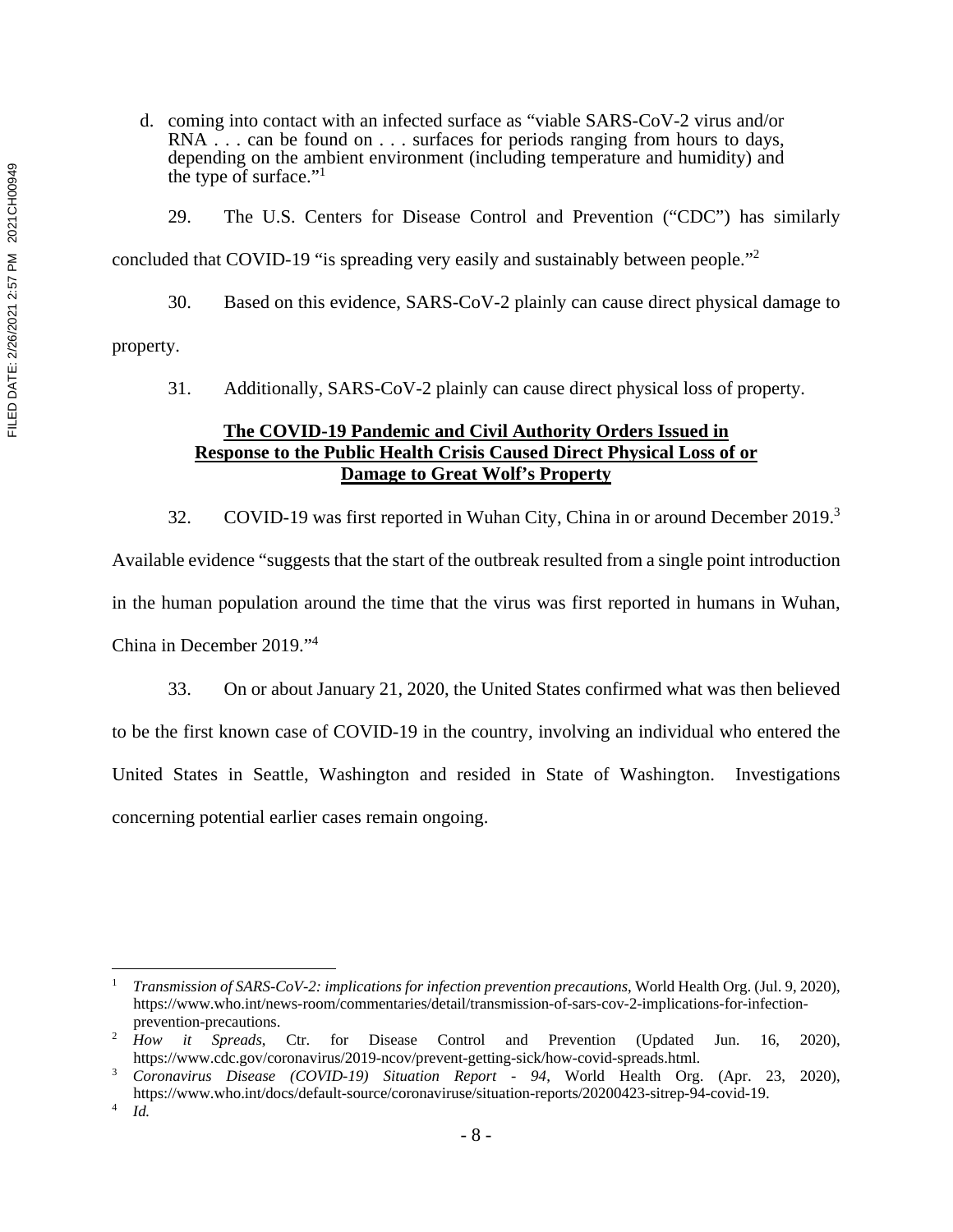34. On January 31, 2020, Health and Human Services Secretary Alex M. Azar II declared a public health emergency to combat COVID-19.5

35. Thereafter, COVID-19 began to rapidly spread across the United States, including in, at, and near the Insured Locations and nearby attractions

36. After the late January/early February time period, COVID-19 spread rapidly across the country, going from 24 confirmed cases at the end of February to over 186,000 confirmed cases by the end of March.

37. In response to the rapid spread of COVID-19, states began enacting stay at home orders.

38. On March 11, 2020, the WHO declared COVID-19 to be a "pandemic."

39. On March 13, 2020, the White House issued a Proclamation on Declaring a National Emergency Concerning the Novel Coronavirus Disease (COVID-19) Outbreak.

40. Upon information and belief, many thousands (if not millions) more cases of COVID-19 went unconfirmed due to, among other things, lack of adequate testing infrastructure and capacity and lack of public and scientific understanding about COVID-19, including the ability for individuals to carry and/or shed the virus while pre-symptomatic and/or asymptomatic.

41. Great Wolf closed its resorts on March 15, 2020, and did not accept any check-ins until the resorts began to reopen. Great Wolf began to reopen certain resorts in June 2020. Great Wolf's Arizona resort reopened on June 9, 2020. Great Wolf's Texas and Georgia resorts reopened on June 16, 2020. Great Wolf's Pennsylvania, Washington, and Kansas resorts reopened on June 19, 2020. Great Wolf's Michigan resort reopened on June 23, 2020. Great Wolf's Ohio and

<sup>5</sup> *Secretary Azar Declares Public Health Emergency for United States for 2019 Novel Coronavirus*, U.S. Dep't of Health and Human Serv. (Jan. 31, 2020), https://www.hhs.gov/about/news/2020/01/31/secretary-azar-declarespublic-health-emergency-us-2019-novel-coronavirus.html.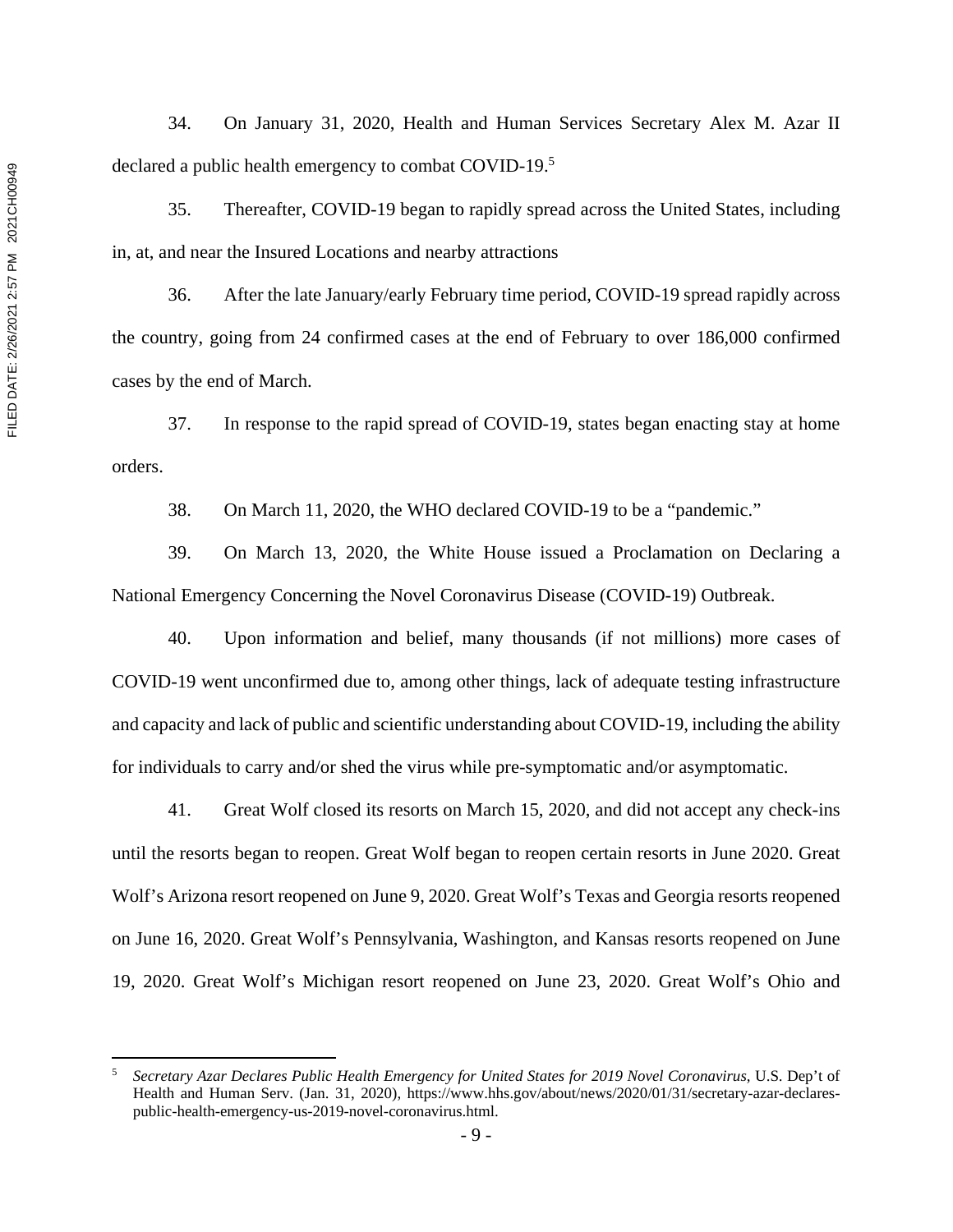Minnesota resorts reopened on June 26, 2020. Great Wolf's Wisconsin resort reopened on June 30, 2020.

42. Other Great Wolf resorts did not open until July, August, or September. Great Wolf's Colorado resort reopened on July 30, 2020. Great Wolf's Illinois resort reopened on August 24, 2020. Great Wolf's Virginia resort reopened on September 3, 2020. Great Wolf's South Carolina resort reopened on September 17, 2020.

43. Great Wolf's resorts in California and Massachusetts have not reopened.

44. After reopening, four of Great Wolf's resorts were forced to close again due to government orders. Great Wolf's Michigan resort closed on November 18, 2020 and remains closed. Great Wolf's Minnesota resort closed on November 21, 2020 and reopened on January 14, 2021. Great Wolf's Illinois resort closed on November 21, 2020 and reopened on February 4, 2020. Great Wolf's Pennsylvania resort closed on December 21, 2020 and reopened on January 4, 2021.

45. All of Great Wolf's resorts have operated at a reduced occupancy at all times since reopening.

46. In addition to operating at a reduced capacity, Great Wolf implemented a number of measures to prevent the spread of COVID-19 at its resorts including, but not limited to, purchasing personal protective equipment, sanitizer, and thermometers, implementing additional cleaning and sanitizing procedures, installing signs and plexiglass barriers, and developing a screening process for employees to complete before every shift and for hotel guests to complete just prior to their scheduled arrival. In addition, Great Wolf invested resources in robust new training for its employees on new operating procedures and protocols designed to keep employees and guests safe while operating during the pandemic, and added staffing positions specific to COVID-19 related duties, including regulating the flow of traffic and reminding guests of social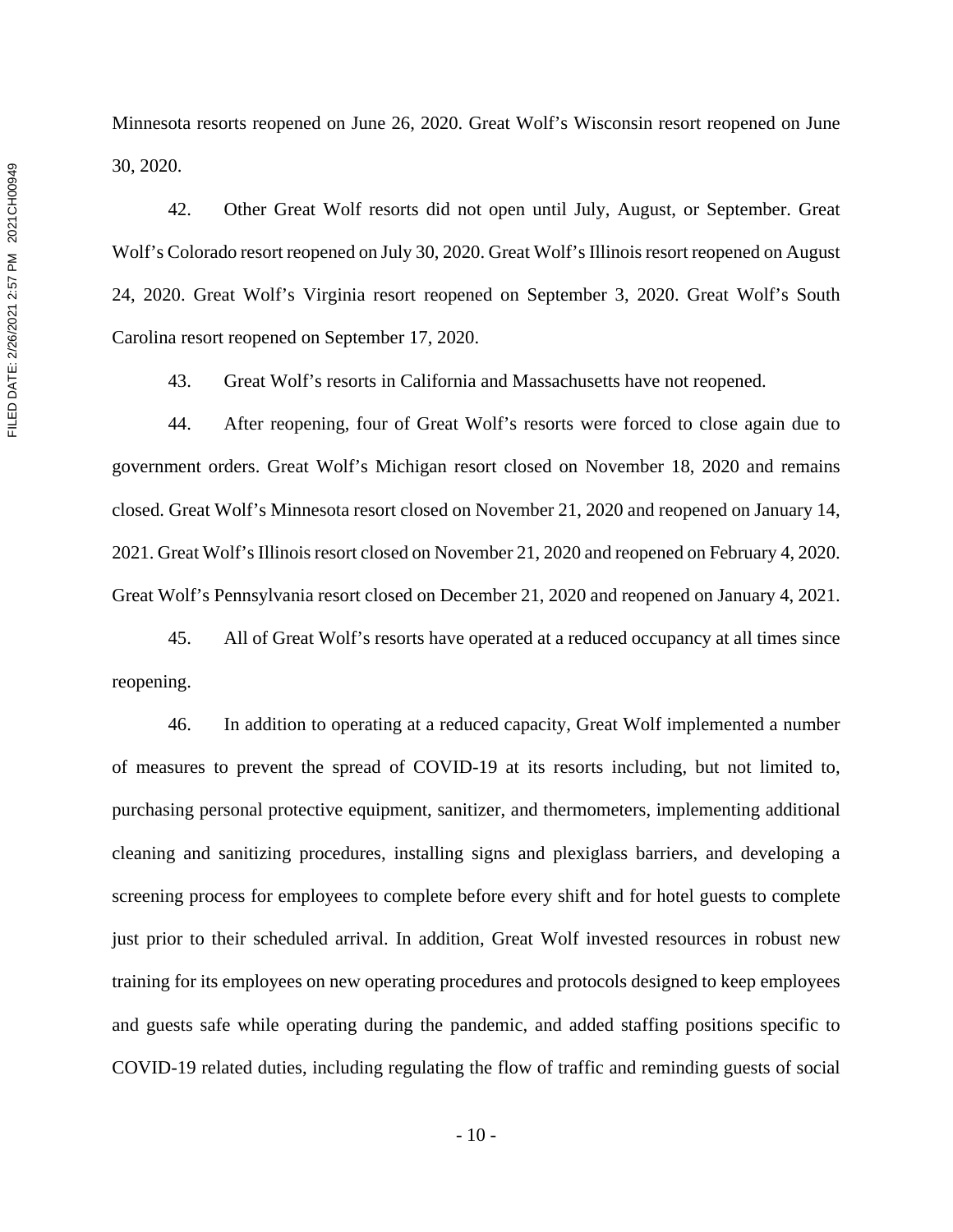distancing in common areas such as the lobby or waterpark. Great Wolf purchased new and additional chemical cleaning supplies and expanded housekeeping cleaning protocols in all room and common areas. Great Wolf consulted with third-party consultants to design a health and safety operating plan, and also consulted with legal counsel to ensure that it was complying with government orders. Great Wolf also invested in new technology to better monitor the occupancy in its waterparks to ensure that it was complying with applicable limits on capacity.

47. Despite these efforts to prevent the transmission of COVID-19 at its resorts, there have been confirmed cases of COVID-19 at Great Wolf's Insured Locations.

48. On information and belief, SARS-CoV-2 was present at Great Wolf's other Insured Locations starting in March 2020 and at all relevant times thereafter due to (i) the prevalence of COVID-19 across the United States; (ii) the fact that Great Wolf's Insured Locations are heavily trafficked public spaces; (iii) the lack of available testing at high volumes; and (iv) the general lack of public knowledge prior to April 2020 that COVID-19 may be spread by pre-symptomatic and asymptomatic individuals.

49. During the same general time period, state and local governments in Great Wolf's Insured Location jurisdictions issued orders that, among other things, closed all but "essential" businesses; imposed occupancy restrictions; urged and/or required the public to avoid all nonessential travel; barred large group gatherings and events; and required Great Wolf to incur costs to provide for social distancing of customers (the "Government Shutdown Orders").

50. As a result of the Government Shutdown Orders, Great Wolf incurred direct physical loss of and damage to its Insured Locations, because its resorts were closed as nonessential businesses and/or required to implement occupancy restrictions mandated by government orders.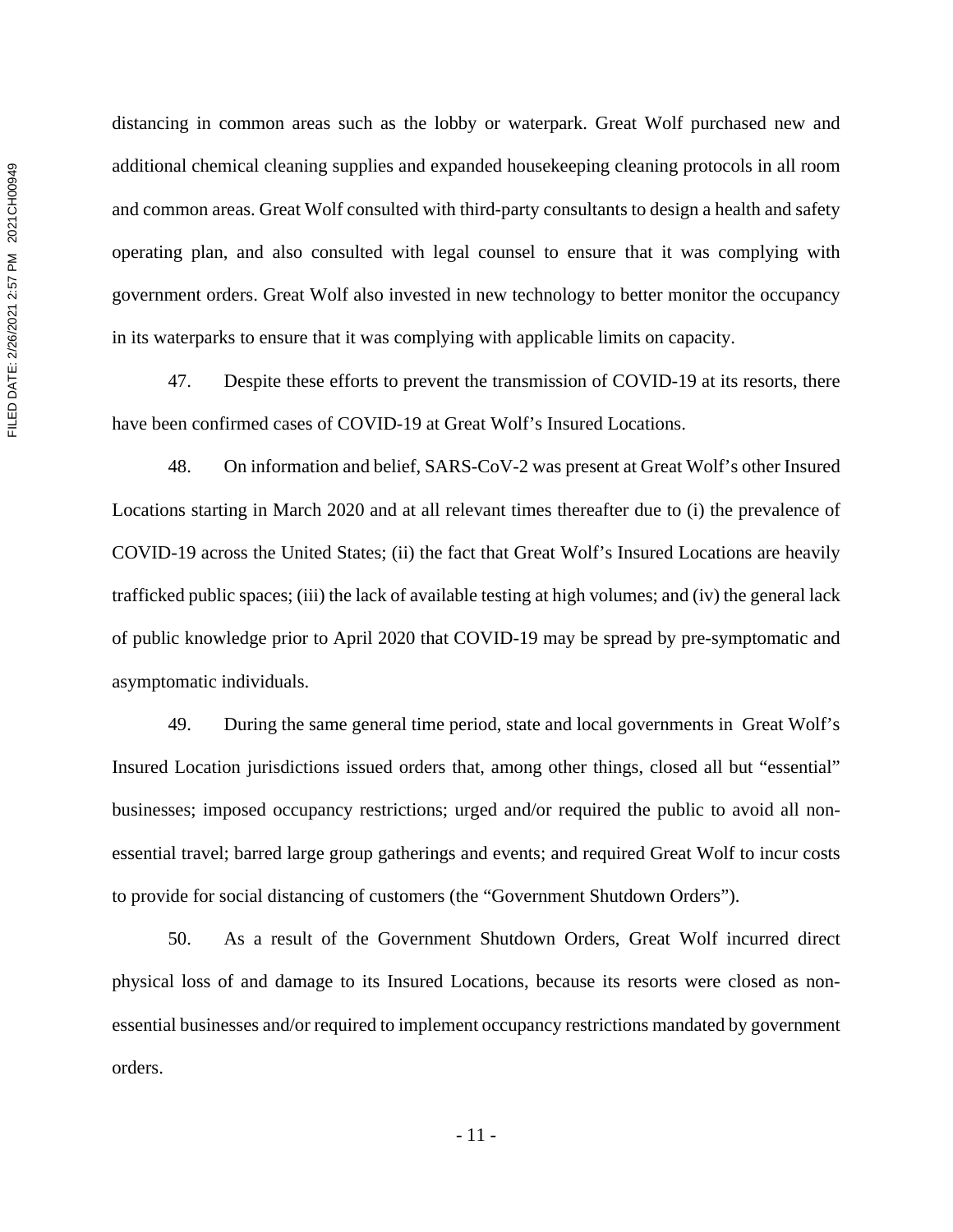51. As of the date of this filing, the majority of Great Wolf's resorts have reopened, although three resorts remain closed with a fourth that has not yet been allowed to open following completion of construction in 2020. Great Wolf's resorts have implemented occupancy restrictions to comply with government orders and/or Great Wolf's health and safety operating plan. All resorts have incurred costs in preparing to safely reopen in compliance with applicable municipal, state, and/or federal guidance concerning COVID-19.

#### **Zurich's Denial of Coverage**

52. On June 30, 2020, Great Wolf provided Zurich with notice of loss under the Policy ("Claim").

53. On July 2, 2020, Zurich sent an email to Great Wolf acknowledging receipt of the Claim and requesting information and documents from Great Wolf. A true and correct copy of the July 2, 2020 email is attached as **Exhibit B**.

54. On July 22, 2020, Great Wolf sent an email to Zurich that attached a response to the requests for information and copies of government orders requested by Zurich. A true and correct copy of the July 22, 2020 email is attached as **Exhibit C**.

55. On July 23, 2020, Zurich sent a letter to Great Wolf stating it had concluded that the Policy does not provide coverage for the Claim. A true and correct copy of the July 23, 2020 letter is attached as **Exhibit D**.

56. On August 20, 2020, Great Wolf's counsel sent a letter to Zurich disputing Zurich's coverage position and requesting that Zurich reconsider its denial of the Claim. A true and correct copy of the August 20, 2020 letter is attached as **Exhibit E**.

57. As of the date of this filing, Zurich has not responded to the August 20, 2020 letter from Great Wolf's counsel.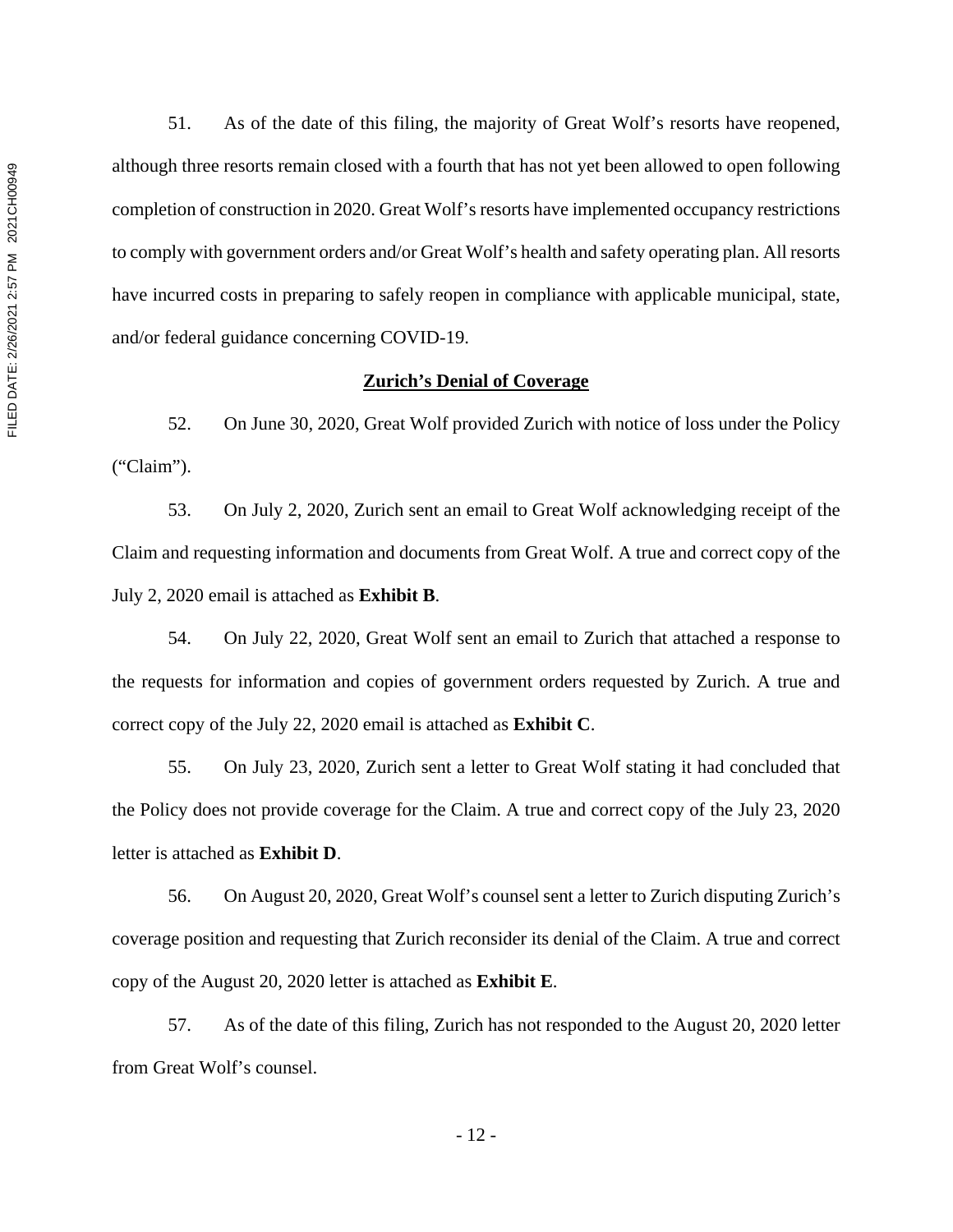58. On February 24, 2021, Great Wolf's counsel sent an email to Zurich requesting an extension of the Policy's 12-month service of suit deadline. Zurich responded that same day denying the request for extension. A true and correct copy of the February 24, 2020 email correspondence is attached as **Exhibit F**.

### **Great Wolf's Claim for COVID-19 Related Losses Triggers the "All Risks" Zurich Policy and Various Coverages Therein**

59. The presence of SARS-CoV-2 at Great Wolf's Insured Locations and Government Shutdown Orders arising from the public health crisis first arose during the Policy period, and caused direct physical loss of and direct physical damage to covered property caused by a Covered Cause of Loss at the Insured Locations as defined in the Policy.

60. SARS-CoV-2 and the Government Shutdown Orders are both Covered Causes of Loss that caused direct physical loss of and direct physical damage to the Insured Locations by, among other things, requiring material alterations to the Insured Locations and operations and systems used therein, imposing occupancy restrictions on Insured Locations, and forcing closure of the Insured Locations that rendered them physically nonfunctional and inaccessible for the conduct of Great Wolf's ordinary business operations.

> *i. SARS-CoV-2 and the Government Shutdown Orders Trigger the Policy's Time Element Coverages*

61. Starting in March 2020, the spread of SARS-CoV-2 and the Government Shutdown Orders arising from the public health crisis caused Great Wolf to incur a necessary Suspension, both partial and total, in its business activities caused by direct physical loss of or damage to Insured Locations caused by a Covered Cause of Loss during the Policy period as defined by the Policy.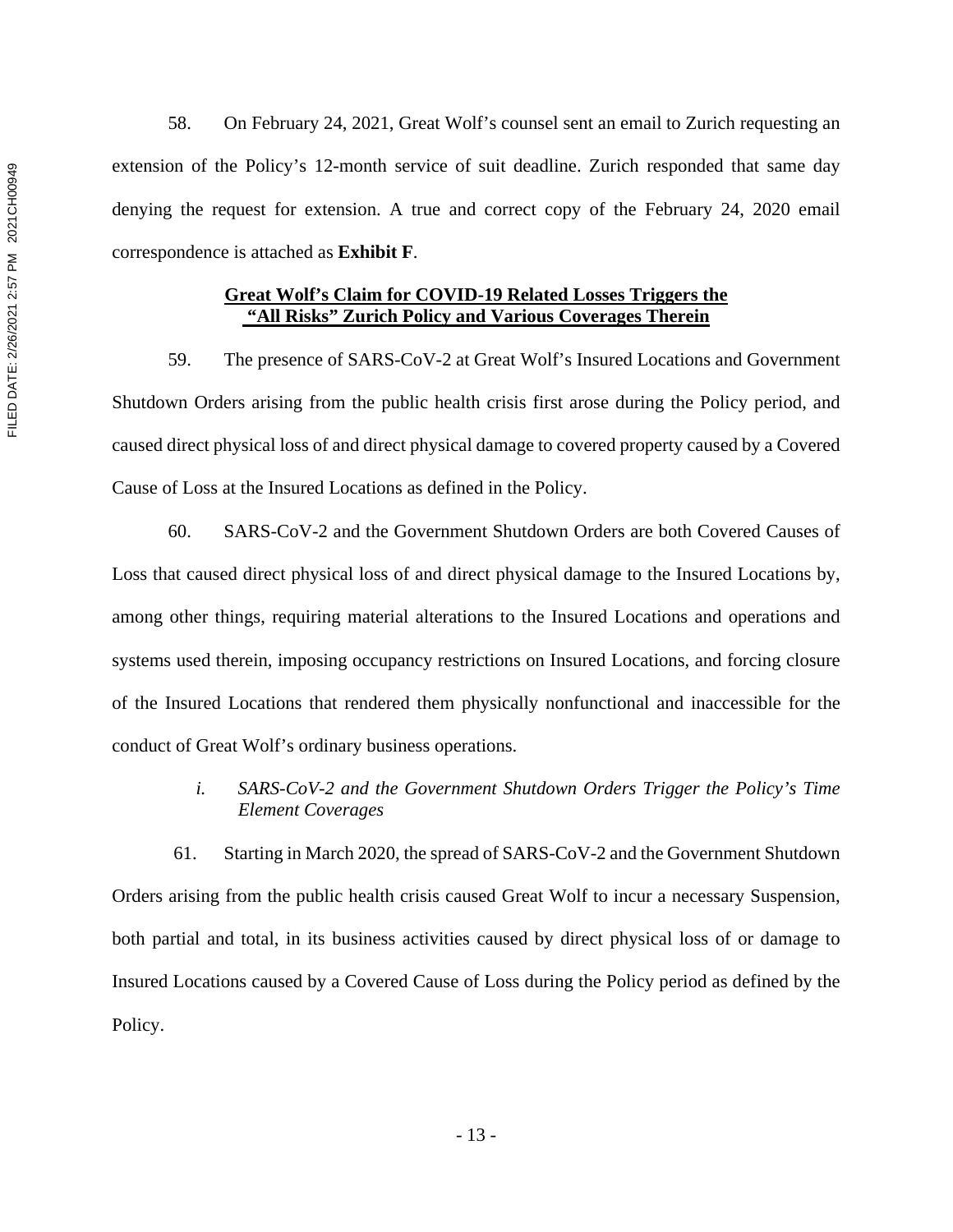62. This Suspension triggers the Policy's Time Element Coverages, including but not limited to Gross Earnings, Extended Period of Liability, Extra Expense, and Leasehold Interest Coverages as defined by the Policy.

63. Great Wolf's business Suspension is on-going due to the continuing physical loss of or damage to its Insured Locations caused by the spread of SARS-CoV-2 and Government Shutdown Orders arising from the public health crisis.

# *ii. SARS-CoV-2 and the Government Shutdown Orders Trigger the Policy's Gross Earnings and Extended Period of Liability Coverages*

64. SARS-CoV-2 and the Government Shutdown Orders arising from the public health crisis have caused a business Suspension resulting in an actual loss of gross earnings sustained by Great Wolf during the Policy's Period of Liability, thus triggering the Policy's Gross Earnings coverage for up to 12 months. Furthermore, at the conclusion of that Period of Liability, the Policy's Extended Period of Liability coverage is triggered for actual gross earnings loss resulting from business Suspension up to an additional 365 days.

65. The duration and amount of the Policy's Gross Earnings coverage and Extended Period of Liability coverage will be proven at trial.

# *iii. SARS-CoV-2 and the Government Shutdown Orders Trigger the Policy's Extra Expense Coverage*

66. SARS-CoV-2 and the Government Shutdown Orders arising from the public health crisis have caused covered loss of or damage to insurable Property at the Insured Locations. This has forced Great Wolf to incur expenses in excess of the total cost chargeable to the operation of Great Wolf's business over and above the total cost that would normally have been incurred to conduct the business had no covered loss of or damage to insurable Property occurred at the Insured Locations.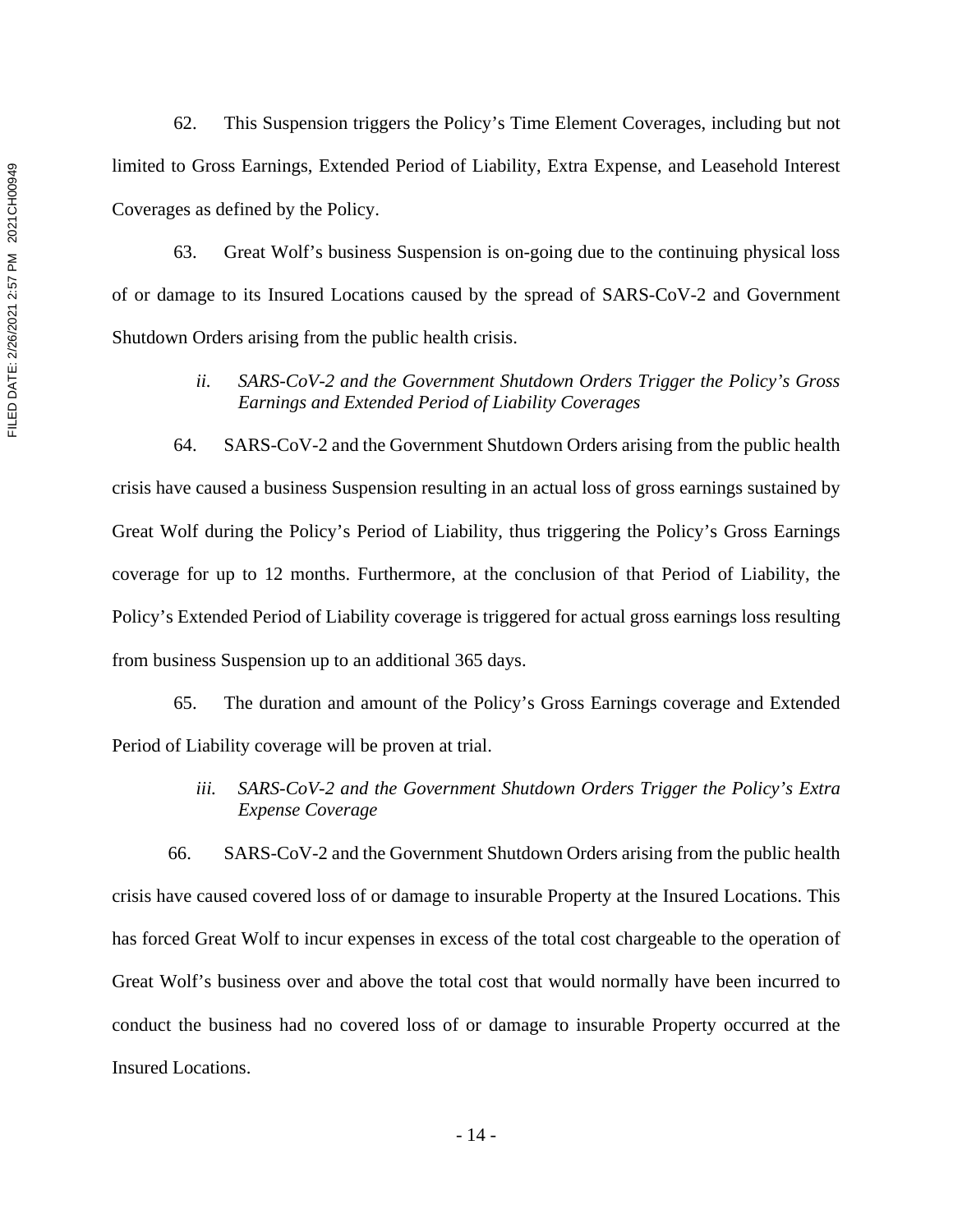FILED DATE: 2/26/2021 2:57 PM 2021CH00949 FILED DATE: 2/26/2021 2:57 PM 2021CH00949

67. Such extra expenses include without limitation: purchasing personal protective equipment, sanitizer, and thermometers; implementing additional cleaning and sanitizing procedures; installing signs and plexiglass barriers; developing a screening process for employees to complete before every shift; developing and providing new training for its employees on new operating procedures and protocols designed to keep employees and guests safe while operating during the pandemic; adding staffing positions specific to COVID-19 related duties, including regulating the flow of traffic and reminding guests of social distancing in common areas such as the lobby or waterpark; purchasing new and additional chemical cleaning supplies and expanding housekeeping cleaning protocols in all room and common areas; consulting with third- party consultants to design a health and safety operating plan; consulting with legal counsel regarding compliance with government orders; and investing in new technology to better monitor the occupancy in its waterparks to ensure that it was complying with applicable limits on capacity.

68. The foregoing and any similar expenses incurred by Great Wolf trigger the Policy's Extra Expense coverage, for a duration and in an amount to be proven at trial.

### *iv. SARS-CoV-2 and the Government Shutdown Orders Trigger the Policy's Leasehold Interest Coverage*

69. Various building premises leased by Great Wolf became wholly untenantable or unusable as a result of direct physical loss of or damage caused by SARS-CoV-2 and the Government Shutdown Orders, which are Covered Causes of Loss. Great Wolf has incurred Leasehold Interest loss as a result of rent paid by Great Wolf as a lessee of such building premises, for which Great Wolf remained obligated to pay rent.

70. The foregoing and any similar expenses incurred by Great Wolf trigger the Policy's Leasehold Interest coverage, for a duration and in an amount to be proven at trial.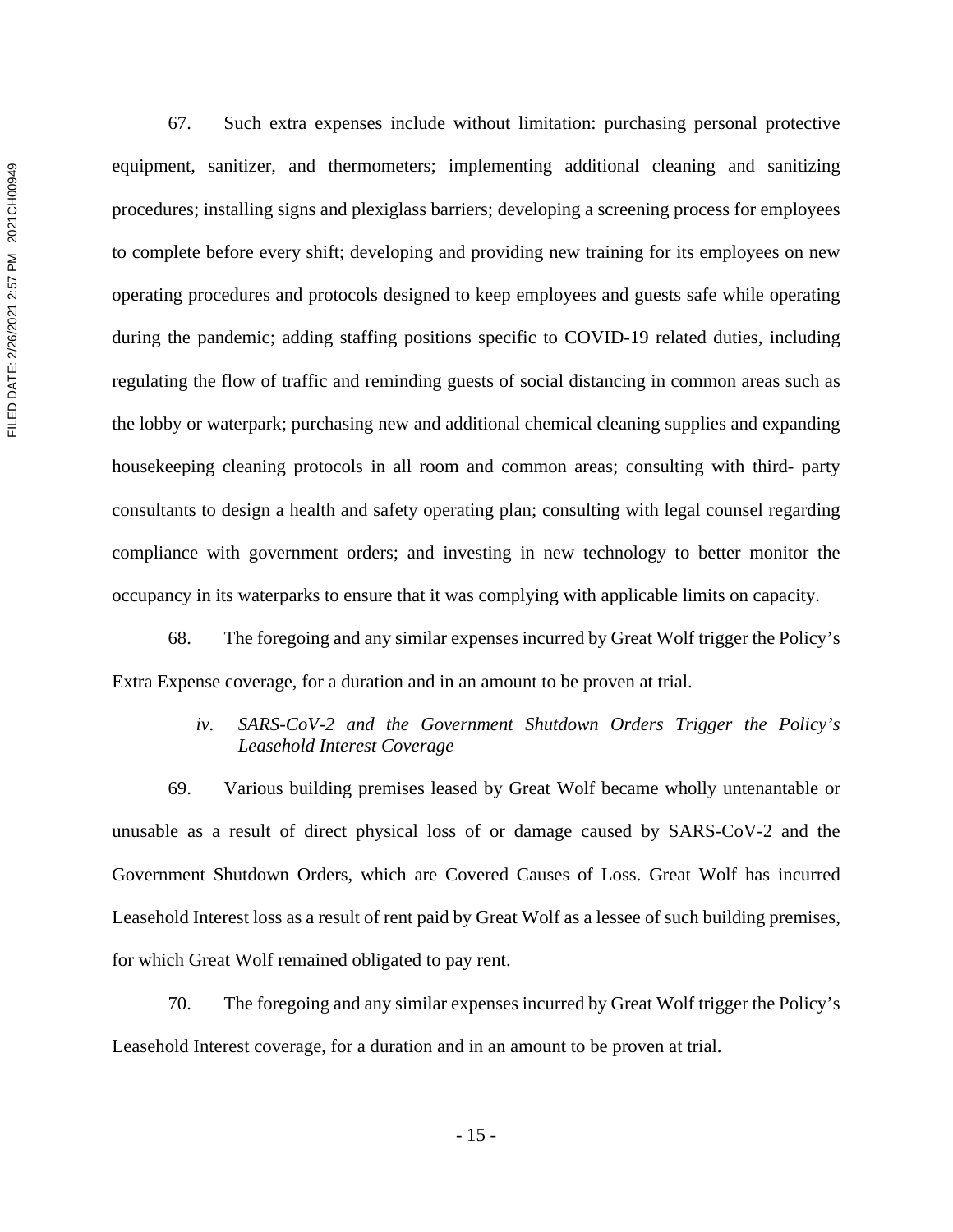# *v. SARS-CoV-2 and the Government Shutdown Orders Trigger the Policy's Civil or Military Authority Coverage*

71. Starting in March 2020, state and local governments in various jurisdictions in which Great Wolf does significant business issued proclamations and orders that, among other things, closed all but "essential" businesses; imposed occupancy restrictions; urged and/or required the public to avoid all non-essential travel; barred large group gatherings and events; and, even if resorts remained open, required Great Wolf to incur costs to provide for social distancing of guests and employees.

72. These state, county, and/or municipal proclamations and orders partially or totally prohibited access to Great Wolf's Insured Locations.

73. Such proclamations and orders were issued as a direct result of the COVID-19 pandemic and public health crisis, which is a "Covered Cause of Loss" under the Policy and led Great Wolf to incur substantial losses at its Insured Locations, thus triggering the Policy's Civil or Military Authority coverage for a duration and in an amount to be proven at trial.

# *vi. SARS-CoV-2 and the Government Shutdown Orders Trigger the Policy's Contingent Time Element Coverage*

74. Great Wolf's Claim under the Policy includes loss resulting from Suspension of Great Wolf's activities at Insured Locations caused by direct physical loss of or damage to the properties of Great Wolf's customers, suppliers, contract manufacturers, or contract service providers in connection with the COVID-19 pandemic and the Government Shutdown Orders as a result of the public health crisis. As a result of that loss or damage, Great Wolf's customers, suppliers, contract manufacturers, or contract service providers were prevented from being able to accept or deliver the goods or services provided or required by Great Wolf.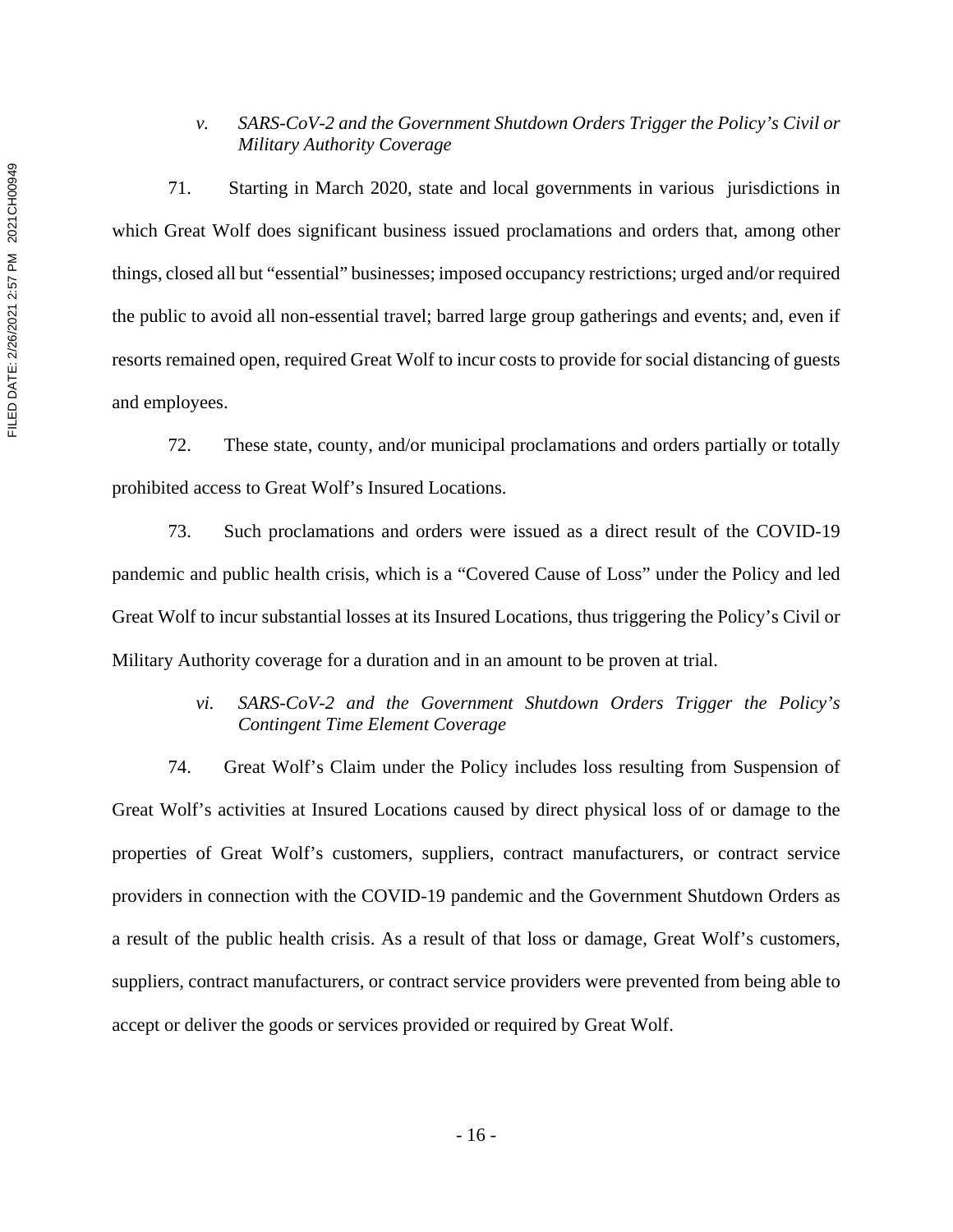75. In other words, and without limitation, because individuals or businesses that would have otherwise patronized Great Wolf's resorts or supplied Great Wolf could not do so due to the loss or damage to their own properties caused by the COVID-19 pandemic and Government Shutdown Orders, Great Wolf itself incurred Suspension that triggers the Contingent Time Element coverage under the Policy, for a duration and in an amount to be proven at trial.

> *vii. SARS-CoV-2 and the Government Shutdown Orders Trigger the Policy's Ingress/Egress Coverage*

76. Great Wolf has sustained an actual Time Element Loss due to Suspension of Great Wolf's business activities at Insured Locations, because ingress or egress to its Insured Locations by suppliers, customers, or employees was prevented by physical obstruction due to direct physical loss of or damage to property within 1 mile of the Insured Locations caused by the COVID-19 pandemic and Government Shutdown Orders.

77. The foregoing Suspension incurred by Great Wolf triggers the Policy's Ingress/Egress coverage, for a duration and in an amount to be proven at trial.

## *viii. SARS-CoV-2 and the Government Shutdown Orders Trigger the Policy's Protection and Preservation of Property Coverage*

78. Great Wolf has incurred reasonable and necessary costs, and Gross Earnings or Gross Profit losses, for actions to temporarily protect or preserve Covered Property due to imminent physical loss of or damage to such Covered Property due to the COVID-19 pandemic and the Government Shutdown Orders.

79. The foregoing costs and losses trigger the Policy's Protection and Preservation of Property coverage, for a duration and amount to be proven at trial.

> *ix. An Owner or Landlord's Physical Obstruction of Access to an Insured Location Causing Business Suspension Triggers the Policy's Tenants Prohibited Access Coverage*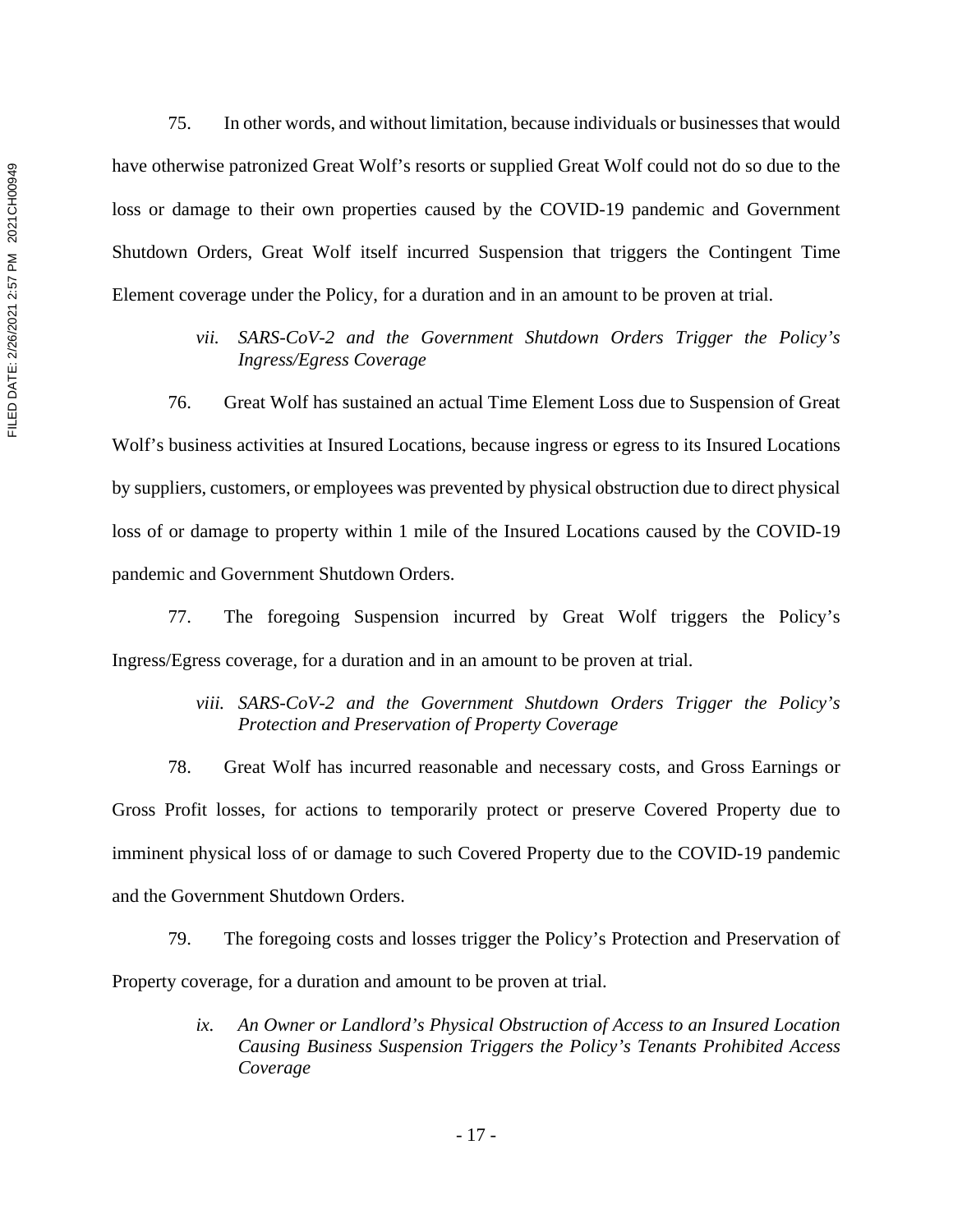80. Great Wolf has incurred Gross Earnings and Gross Profit losses as a result of Suspension of Great Wolf's business activities at Insured Locations, because access to Insured Locations by Great Wolf's suppliers, customers, or employees has been physically obstructed and prohibited by the Insured Locations' owners, landlords, or their representatives.

81. The foregoing Suspension triggers the Policy's Tenants Prohibited Access coverage, for a duration and amount to be proven at trial.

82. The Claim is covered under each of the foregoing Policy coverages, and there are no Policy exclusions or conditions that preclude coverage for the Claim under the Policy.

#### **The Contamination Exclusion Does Not Apply to This Claim**

83. The Policy's Contamination Exclusion does not apply to the Claim, because the definition of contamination, as amended by the Louisiana Amendatory Endorsement, does not identify a virus, a communicable disease, or any government order(s).

84. Moreover, SARS-CoV-2, COVID-19, and/or the Government Shutdown Orders are not a "solid, liquid, gaseous or thermal irritant or contaminant" as those terms are commonly understood.

85. Even if SARS-CoV-2 or COVID-19 could be considered an "irritant or contaminant," which it is not, there was no "[d]ischarge, dispersal, seepage, migration, release or escape," as those terms are commonly understood and applied. This exclusion is applied as a matter of law only to traditional forms of environmental pollution, which are not involved in this Claim.

86. Furthermore, in no event could the Contamination Exclusion apply to Government Shutdown Orders, which were issued in response to a public health crisis.

### **The Loss of Market and Law/Ordinance Exclusions Do Not Apply to This Claim**

87. The Policy's exclusions relating to delay, loss of market, and loss of use do not

- 18 -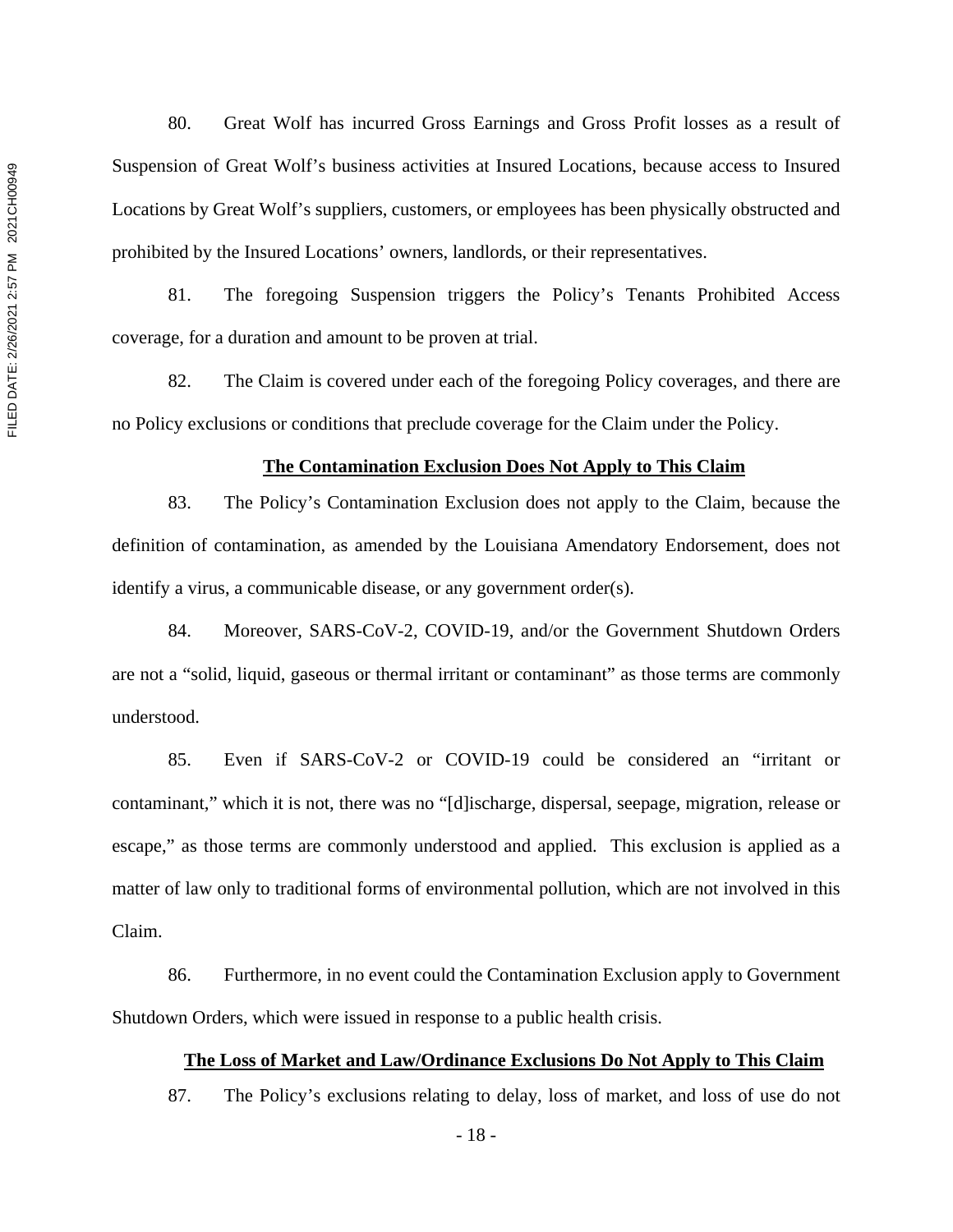apply to this Claim because Great Wolf's losses were caused by the COVID-19 pandemic and Government Shutdown Orders, both of which are a Covered Cause of Loss under the Policy and are plainly not within the scope of the exclusions.

88. The Policy's exclusion for loss or damage resulting from enforcement of a government ordinance does not apply because the presence of SARS-CoV-2 and the Government Shutdown Orders at issue, both of which are a Covered Cause of Loss under the Policy, are plainly not within the scope of the exclusion.

### **COUNT ONE Breach of Contract**

89. Great Wolf realleges and incorporates by reference the allegations of the foregoing paragraphs as if fully set forth herein.

90. Wild Holdings LP and Zurich entered into a legally binding written contract when Zurich issued the Policy.

91. Both Wild Holdings LP and Great Wolf Resort Holdings, Inc. are an Insured under the Policy.

92. Wild Holdings LP made a claim to Zurich under the Policy on behalf of Great Wolf for substantial, multi-million-dollar losses arising out of the COVID-19 pandemic and the Government Shutdown Orders, both of which were the result of a "Covered Cause of Loss."

93. Great Wolf's property damage costs, business interruption losses, extra expenses, and other losses are covered under various coverages in the Policy as outlined herein and are not excluded.

94. Great Wolf has complied in all material respects with the conditions and requirements of the Policy, or such conditions and requirements have been waived, or their satisfaction otherwise excused by operation of law or by Zurich's conduct. Such conditions or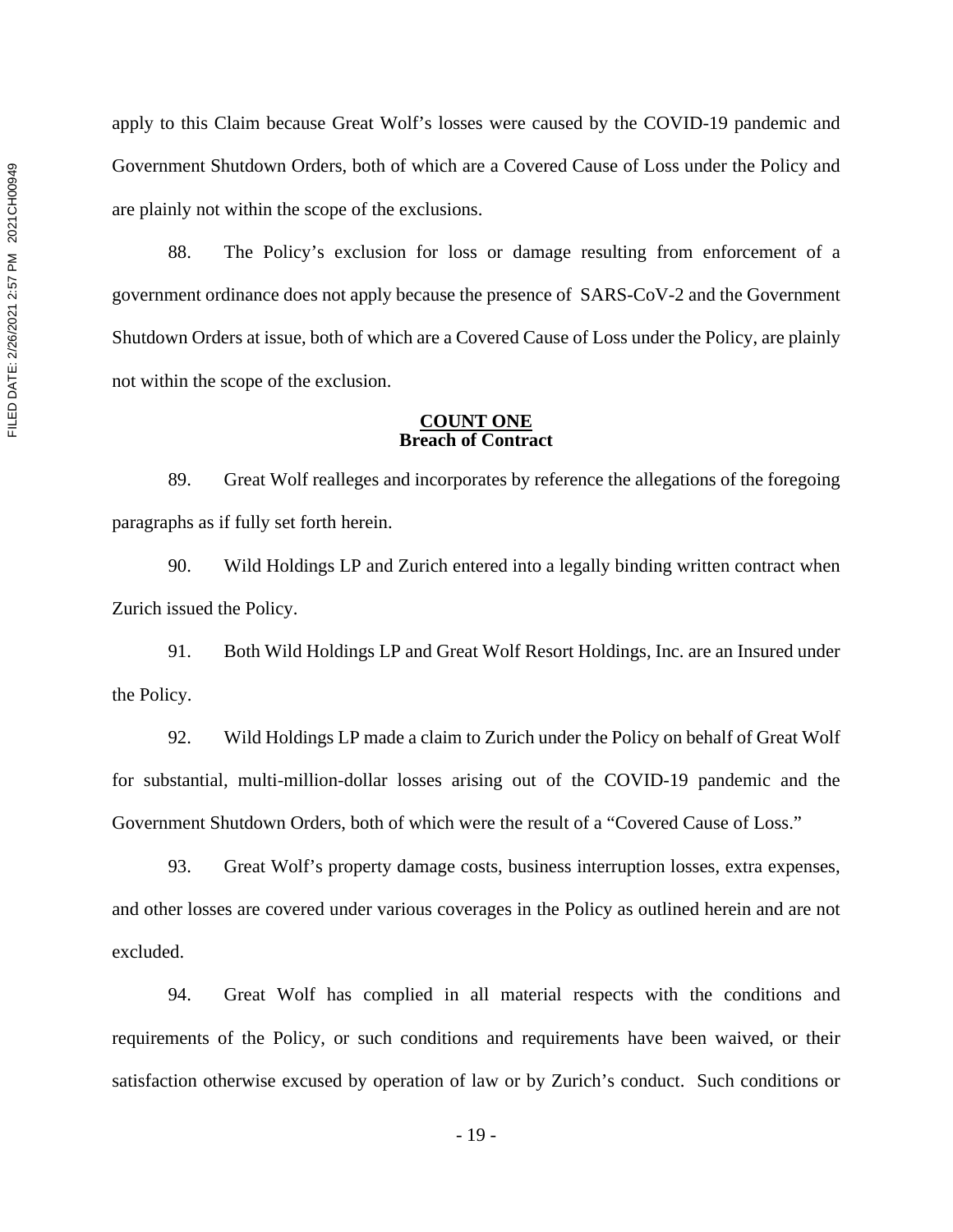requirements include without limitation paying the premium and providing timely notice of its claim.

95. By failing and refusing to provide coverage to Great Wolf, Zurich has breached the Policy.

96. As a direct and proximate result of such breach, Great Wolf has been deprived of the benefit of its insurance coverage and has incurred damages in an amount to be proven at trial.

### **COUNT TWO Declaratory Judgment Pursuant to 735 ILCS § 5/2-701**

97. Great Wolf realleges and incorporates by reference the allegations of the foregoing paragraphs as if fully set forth herein.

98. Both Wild Holdings LP and Great Wolf Resort Holdings, Inc. are an Insured under the Policy, which is a valid and enforceable contract sold to Wild Holdings LP by Zurich that provides up to \$500,000,000 in coverage for property loss or damage, business interruption, extra expense, and other coverages.

99. Great Wolf gave Zurich timely notice of its Claim for property loss or damage, business interruption, extra expense, and other coverages, each of which involve a "Covered Cause of Loss" that is sufficient to trigger the Policy's Time Element Coverages (including Gross Earnings, Extended Period of Liability, Extra Expense, and Leasehold Interest), Civil or Military Authority coverage, Contingent Time Element coverage, Ingress/Egress coverage, Protection and Preservation of Property coverage, and Tenants Prohibited Access coverage, as well as any other coverages or benefits potentially available under the Policy.

100. Zurich has wrongfully denied coverage for the Claim, erroneously contending that certain Policy exclusions purportedly preclude coverage for the Claim.

101. As such, an actual and justiciable controversy exists between Zurich and Great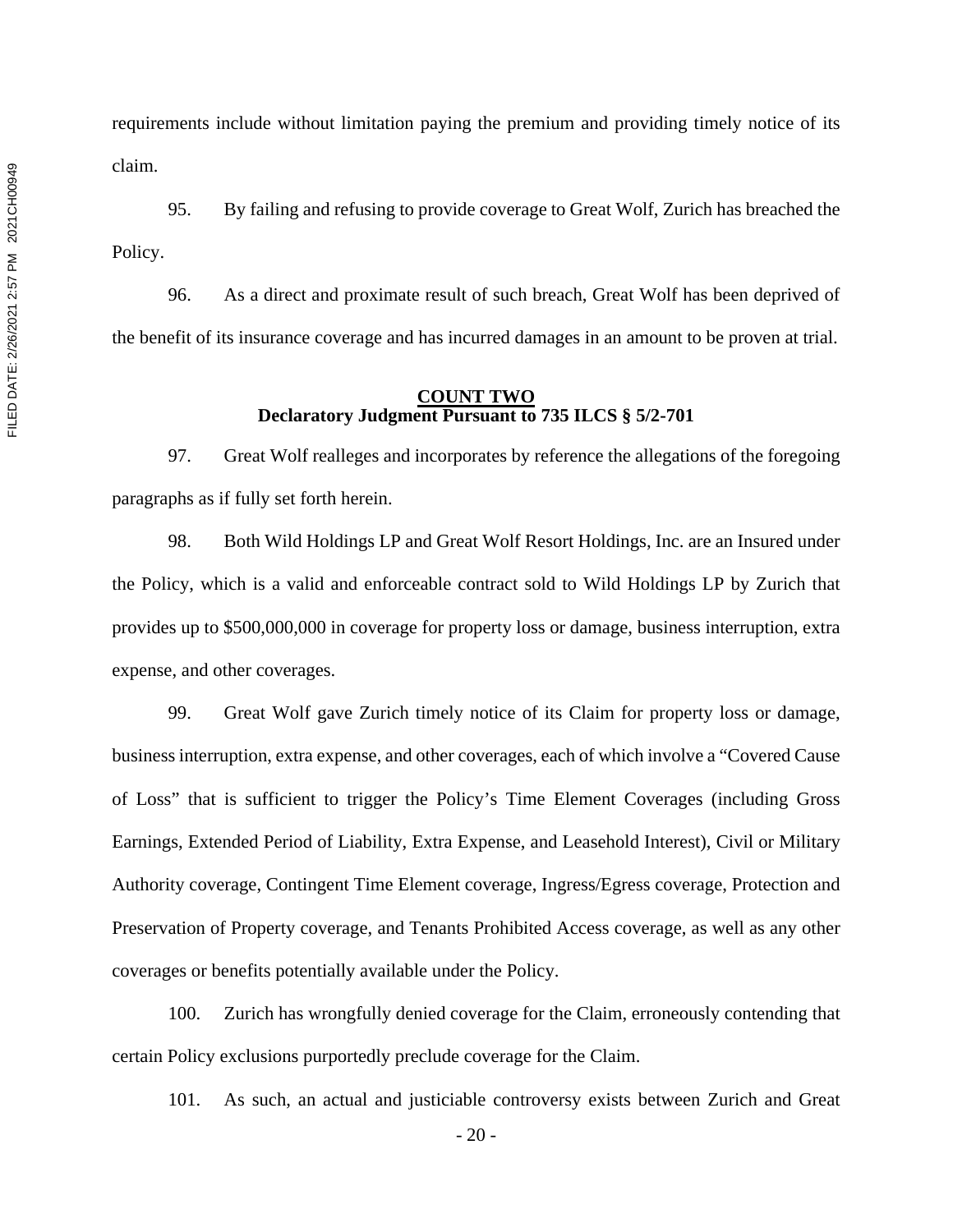Wolf concerning the application of the Policy to the Claim, including whether the presence of SARS-CoV-2 at an insured location constitutes a "Covered Cause of Loss"; whether Government Shutdown Orders that limit or prohibit access to Insured Property constitute a "Covered Cause of Loss"; whether the "contamination exclusion" applies; and whether certain other exclusions, such as the "loss of market" and exclusion for "law/ordinance" enforcement apply.

102. Great Wolf seeks a declaration from the Court that: (a) the presence of SARS-CoV-2 at an Insured Location is a "Covered Cause of Loss" under the Policy; (b) the Government Shutdown Orders prohibiting or limiting access to Great Wolf's Insured Locations constitute a "Covered Cause of Loss"; (c) Great Wolf is entitled to coverage under the Policy's Time Element Coverages (including Gross Earnings, Extended Period of Liability, Extra Expense, and Leasehold Interest) for its COVID-19- related losses or damages; (d) Great Wolf is entitled to coverage under the Policy's Civil or Military Authority coverage for its COVID-19-related losses or damages; (e) Great Wolf is entitled to coverage under the Policy's Contingent Time Element coverage for its COVID-19-related losses or damages; (f) Great Wolf is entitled to coverage under the Policy's Ingress/Egress coverage for its COVID-19-related losses or damages; (g) Great Wolf is entitled to coverage under the Policy's Protection and Preservation of Property coverage for its COVID-19 related losses or damages; (h) Great Wolf is entitled to coverage under the Policy's Tenants Prohibited Access coverage for its COVID-19-related losses or damages; and (i) there is no applicable Policy exclusion or condition that precludes coverage for the Claim.

### **PRAYER FOR RELIEF**

WHEREFORE, Plaintiffs Wild Resort Holdings LP and Great Wolf Resort Holdings, Inc. pray for the following relief:

A. Enter a judgment in favor of Great Wolf and against Zurich, as requested herein, on each of the Counts in Great Wolf's Complaint;

B. Award Great Wolf its actual and consequential damages sustained as a result of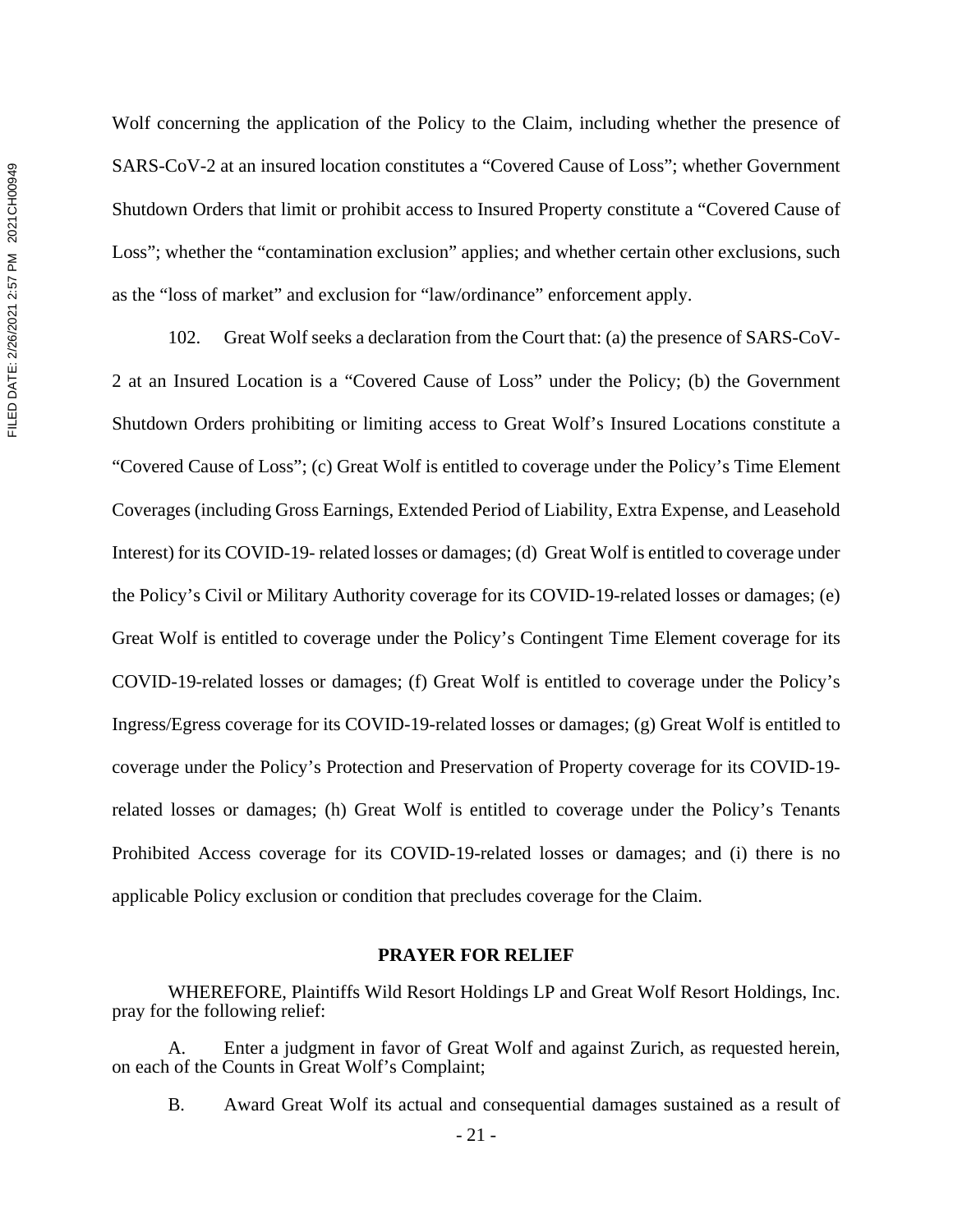Zurich's breach of the Policy in an amount to be established through proof;

C. Enter a declaration that: (a) the presence of SARS-CoV-2 at an Insured Location is a "Covered Cause of Loss" under the Policy; (b) the Government Shutdown Orders prohibiting or limiting access to Great Wolf's Insured Locations constitute a "Covered Cause of Loss"; (c) Great Wolf is entitled to coverage under the Policy's Time Element Coverages (including Gross Earnings, Extended Period of Liability, Extra Expense, and Leasehold Interest) for its COVID-19 related losses or damages; (d) Great Wolf is entitled to coverage under the Policy's Civil or Military Authority coverage for its COVID-19-related losses or damages; (e) Great Wolf is entitled to coverage under the Policy's Contingent Time Element coverage for its COVID-19-related losses or damages; (f) Great Wolf is entitled to coverage under the Policy's Ingress/ Egress coverage for its COVID-19-related losses or damages; (g) Great Wolf is entitled to coverage under the Policy's Protection and Preservation of Property coverage for its COVID-19-related losses or damages; (h) Great Wolf is entitled to coverage under the Policy's Tenants Prohibited Access coverage for its COVID-19-related losses or damages; and (i) there is no applicable Policy exclusion or condition that precludes coverage for the Claim.

D. Enter a judgment awarding Great Wolf pre-judgment interest and post-judgment interest under applicable law; and

E. Enter a judgment awarding Great Wolf its costs of court and any other and further relief to which it may justly be entitled.

# **JURY DEMAND**

Great Wolf hereby demands a trial by jury of all issues so triable that are raised herein or

which may be raised in this action.